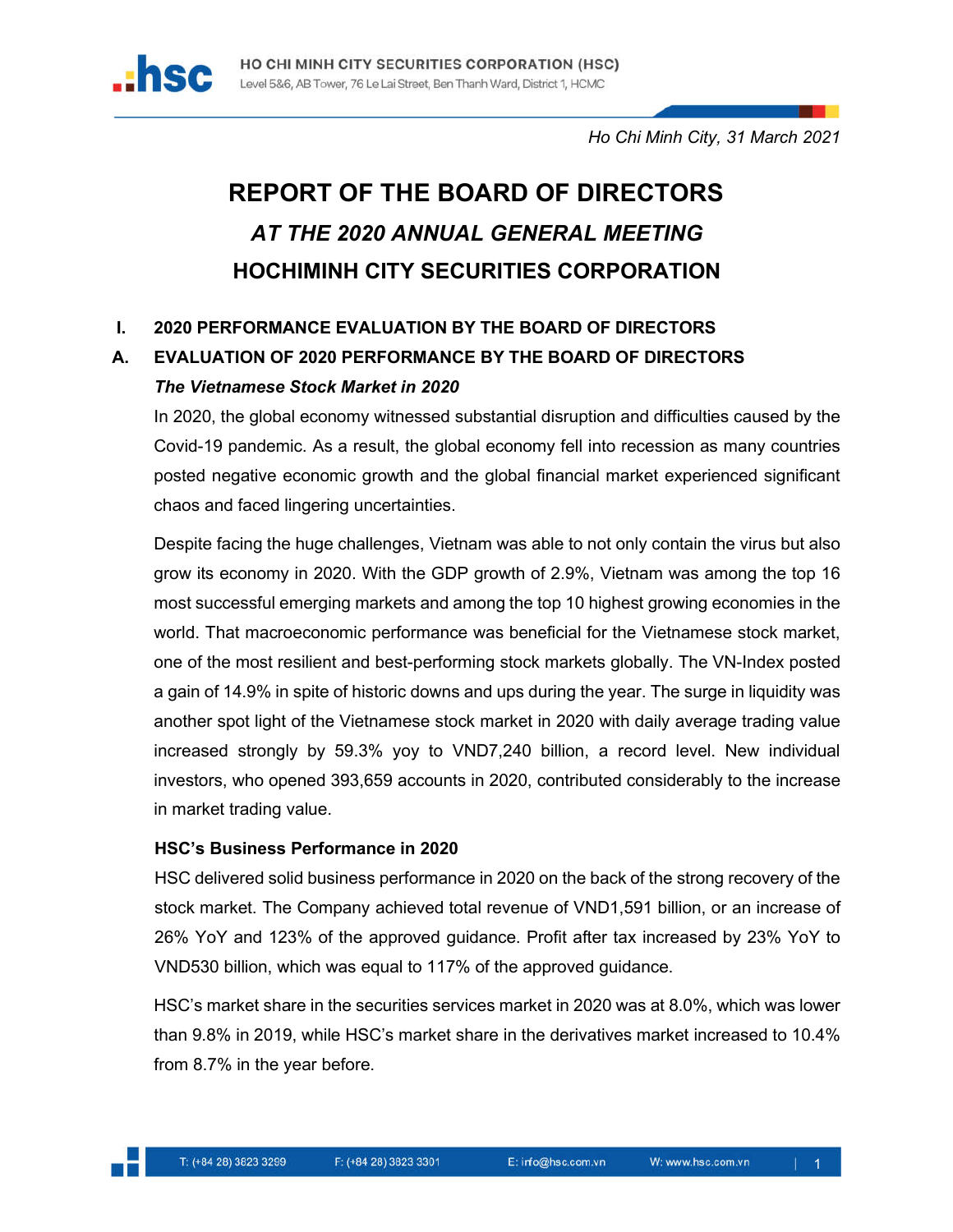# **B. BOD Supervision of the Chief Executive Officer and Board of Management**

In 2020, the BOD maintained close supervision of activities of the Chief Executive Officer ("CEO") and Board of Management ("BOM") in implementing the resolutions approved by the AGM and BOD, with details as follows:

#### **1. Methods of Supervision**

The BOD and the Supervisory Board ("BOS") cooperated closely to supervise HSC's business operations. This high level of understanding has enabled the two boards to support and guide the CEO and BOM in implementing the corporate plan and fulfilling their core responsibilities.

Representatives of committees of the BOD presented regularly at BOD meetings as below:

- The Risk Management Committee reported on all significant risks, in each quarter, in the first half and in the whole year, and proposed recommendations and necessary actions for risk mitigation.
- The Internal Audit Committee reported on the number of internal audits conducted in each quarter, in the first half and in the year 2020 including the audit findings, and any audit recommendations to strengthen internal environment and to ensure that internal audit system operates effectively.
- The Remuneration Committee reviewed, evaluated, and approved compensation, benefits, and remuneration policies for 2020.

The BOD and the BOS assessed feasibility of action plans and recommendations, thereby proposing solutions that were more practical and appropriate for the Company's operations.

The BOD issued resolutions after each periodic and ad-hoc meeting to approve quarterly, semi-annually, and annually business results and business plans and other business matters under the BOD's authorization. At the same time, the BOD also provided strategic guidance, assessments of the market and overall economic circumstances to support reviews of business plans for upcoming quarters. The CEO, the BOM and the BOD maintained regular communication and interaction throughout the year. That collaborative approach supported the implementation of policies and supervision of results of those policies to ensure that the overall objectives of HSC were achieved.

#### **2. Supervision Results**

The summary of 2020 financial performance is as follows: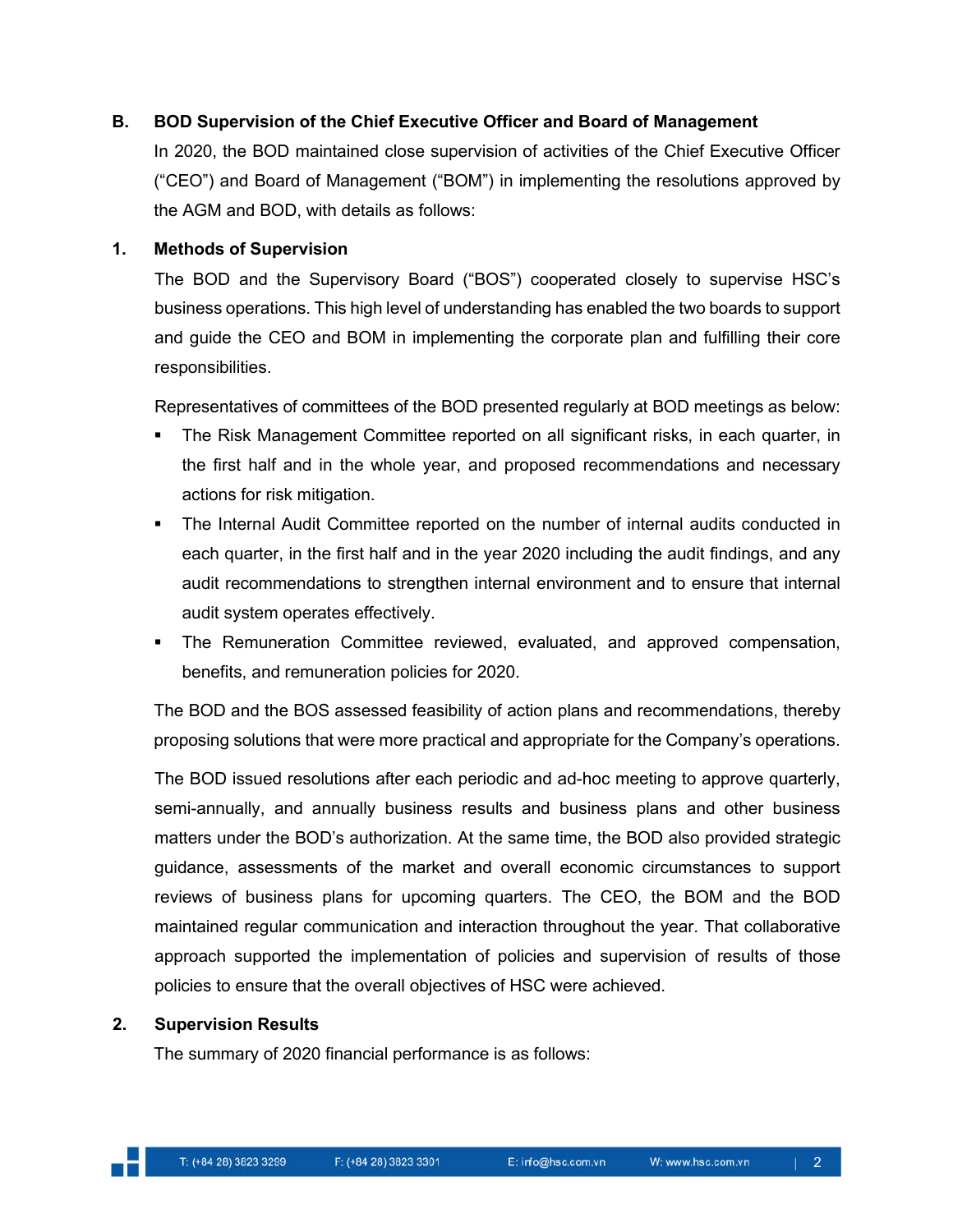|                   |               |               |          |             | <i>UIIII. VIND MIIIIOII</i> |
|-------------------|---------------|---------------|----------|-------------|-----------------------------|
| <b>Target</b>     | <b>FY2020</b> | <b>FY2019</b> | % Change | FY2020 plan | % 2020 Plan<br>completion   |
| Revenue           | 1,591,734     | 1.262.261     | 26%      | 1,297,586   | 123%                        |
| Profit before tax | 660,305       | 531,406       | 24%      | 566,883     | 116%                        |
| Profit after tax  | 530,452       | 432.565       | 23%      | 453,507     | 117%                        |

#### **3. Conclusion**

In accordance with HSC's Charter, policies and procedures, the BOD authorized the CEO and BOM to implement and manage day-to-day operations of HSC, and to ensure the deployment of resources to pursue strategic decisions that were aligned with approved business plans. Through the mechanism of reporting on periodical inspection, supervision, financial performance, the daily operation of the Company, and reporting on unexpected affairs as required, the BOD concluded that the CEO and the BOM successfully and compliantly exercised their rights and duties in accordance with the prevailing laws, as well as the Company Charter and other resolutions as discussed in the FY2019 AGM. Additionally, the BOD exercised its assigned rights and responsibilities in a manner that was prudent, professional, and demonstrated integrity to ensure the maximum legitimate interests of the Company and its shareholders were attained. Moreover, the CEO and the BOM made their best efforts to deliver and exceed the business objectives approved by the FY2019 AGM. At the same time, the CEO and the BOM also well achieved an important accomplishment - to further fortify the already-solid business environment at HSC where the main focuses were sustainable development, strong corporate governance, and the enhancement of risk management enhancement and control.

#### **C. The Vision and Strategic Plans of the Board of Directors**

The challenges and uncertainties caused by the Covid-19 pandemic are expected to linger in 2021. However, with the government's experience in containing the virus and stronger fundamentals, the Vietnamese economy as well as the stock market is well-positioned to capture new opportunities.

The stock market in 2021 is believed to be driven by the following factors and themes:

- The timeline of widespread vaccination.
- The stability of the operating systems of HOSE and HNX.
- **The strong headroom of the covered warrant business.**

*Unit: VND Million*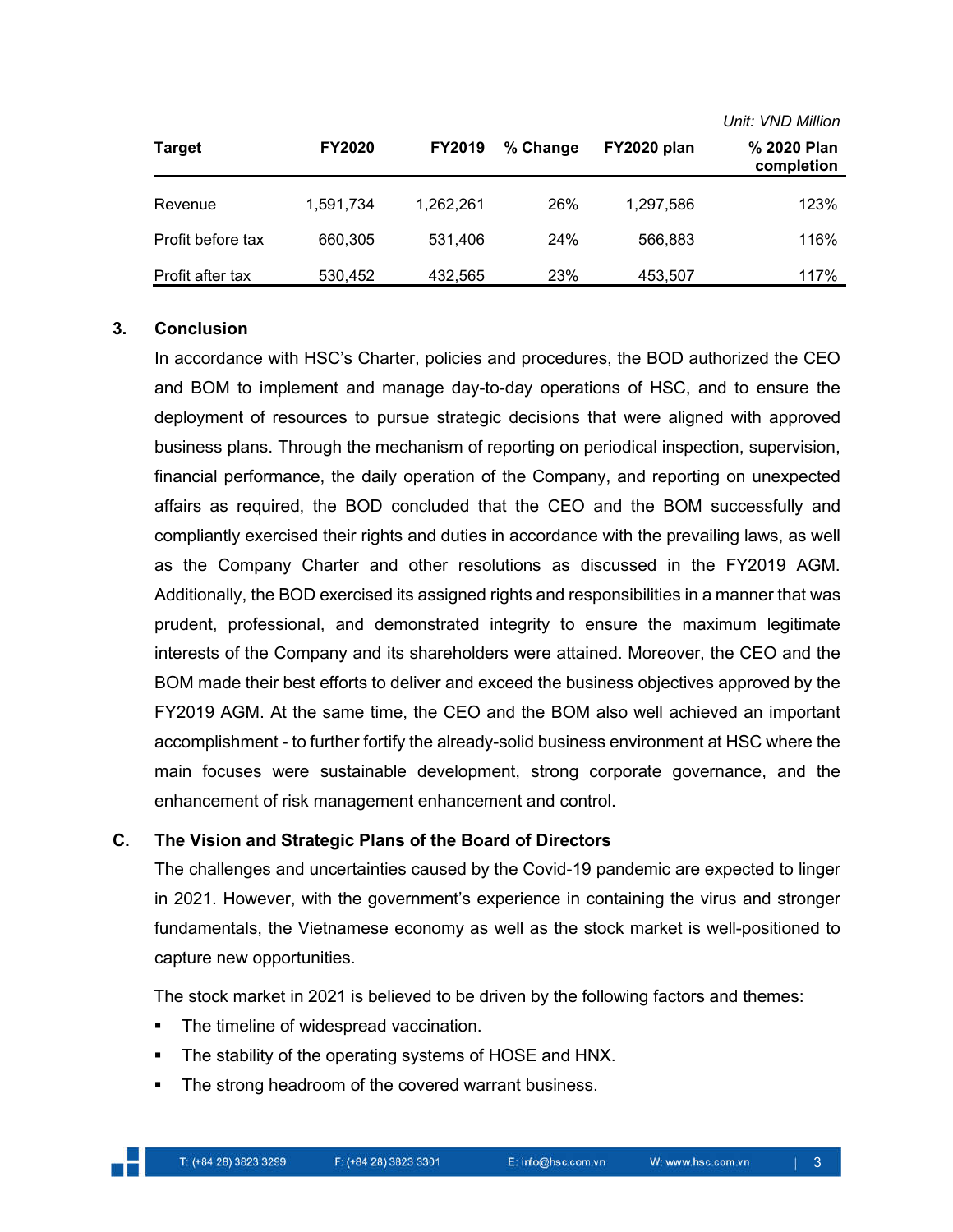- The derivatives market is expected to grow considerably as more investors realize its benefits as an effective hedging tool when the underlying market is volatile.
- The emerging local ETFs as an effective investment product for both local and foreign investors who pursue passive investment strategy.
- The Vietnamese listed companies will account for the largest proportion in the MSCI Frontier Markets index, helping Vietnam to attract sizable capital inflow from foreign investment funds which track the MSCI Frontier Markets 100 index.
- The rigorous legal framework for the capital markets including the Securities Law, the Law on Enterprises, the Law on Investment as well as other documents guiding implementation of relevant laws will contribute significantly to the development and transparency of the Vietnamese stock market and investment products. Those will benefit the monitoring and management of the stock market and subsequently help protect investor interests, facilitating capital raising activities of corporates and then healthy development of the market.

The Covid-19 pandemic, though creating unprecedented challenges, forced businesses to uncover their strengths and transform their operations to survive and grow. In light of the aforementioned assessment of the stock market as well as opportunities in 2021, the BOD will focus on the following strategies:

- Build business growth strategies upon digitization to stay ahead of the emerging trend in the stock market and to create positive operational changes.
- Solidify the core strengths of HSC to further enhance its competitive advantages, positioning it well to capture structural trends and opportunities in the market. Specific initiatives include a comprehensive talent development strategy and a strong push to digital transformation that, collectively, allow HSC to seize opportunities and mitigate identified risks.
- Further enhance corporate governance and risk management in the financial management, accounting and internal auditing processes and strengthen the capabilities and roles of committees under the BOD and members of the BOD.
- Develop a strategic plan for corporate social responsibility activities to further enhance the transparency as well as the competitive advantages and sustainable growth of HSC.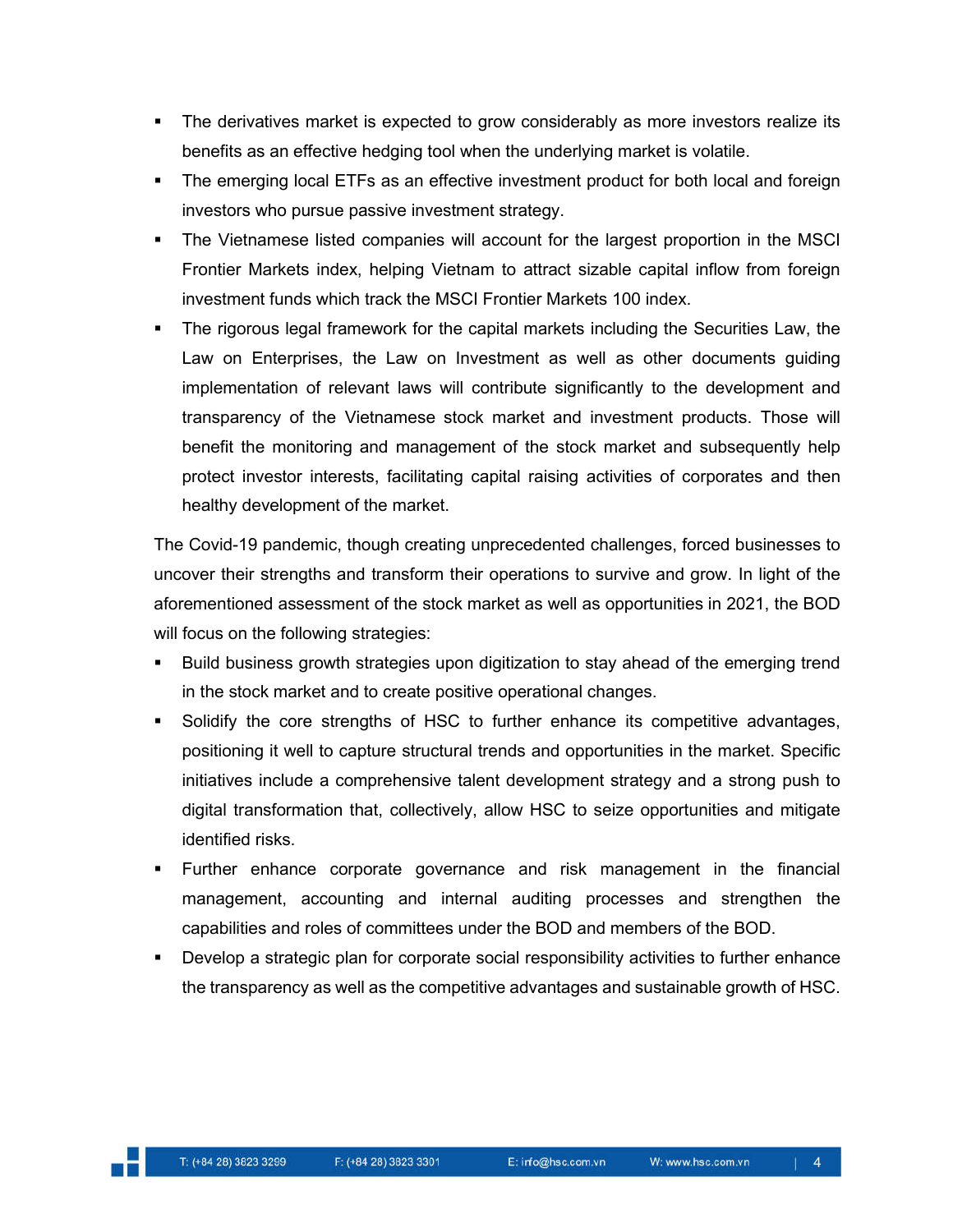#### **II. CORPORATE GOVERNANCE IN 2020**

HSC believes that strong corporate governance is one of the key factors for building a solid corporate foundation that delivers sustainable business value, enhances long term competitive advantages and reputation of companies. Having these strengths will facilitate companies' capital market access, which in turn supports growth of the capital markets and the economy.

HSC's approach to strong corporate governance is to promote a culture of shared belief, transparency and accountability, which are crucial for the Company to pursue long term growth, financial stability and business ethics.

We have strong commitment to the excellence in corporate governance standards, which we believe the foundation of the development of our business. In order to maximize corporate value, HSC focuses not only on achieving business development goals for revenue and profit growths, but also on enhancing our corporate governance in line with international best practices. The combination of growth strategy and good corporate governance will help us maximize our resources and effectively exploit opportunities to create sustainable value in the long run.

#### **1. Board of Directors**

The BOD is responsible for ensuring that the best corporate governance practices are applied throughout the Company. The BOD has been and is going to implement the best corporate governance standards from the highest level of management board to every HSC employee as the foundation to achieve the Company's goals. Not only that, it is empowered by HSC to carry out its role and responsibilities and fulfil its obligations to shareholders, as well as to enhance corporate value.

HSC's BOD is accountable to the shareholders for the operations of the Company. The BOD is mandated to not only fulfil its roles and duties in formulating growth strategies for the Company and managing risks facing its operations, but also be the pioneers in promoting HSC's corporate culture and values both internally and externally to the shareholders and other stakeholders.

#### *Members of the Board of Directors*

HSC's BOD comprises seven (07) members, including the Chairman, six (06) non-executive Directors.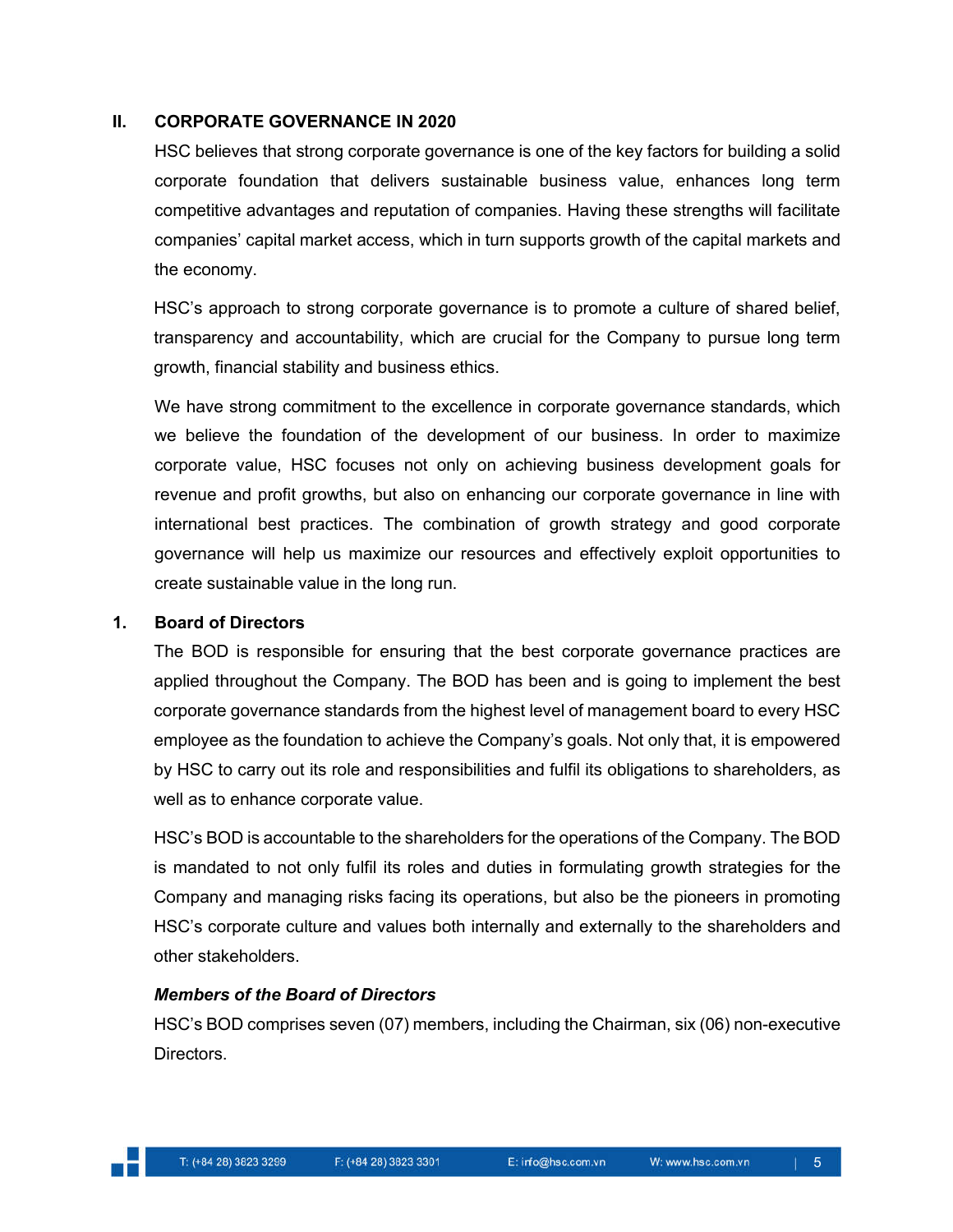All members of HSC's BOD are senior executives, who have strong managerial capabilities and in-depth knowledge and experience in law, corporate finance, and capital markets. The structure of HSC's BOD has a good balance of non-executive members.

# *Activities of Non-executive and Independent Members of the Board of Directors*

# *1. Assessing the independence and tenure of independent members of the Board of Directors*

The independence of a member is not based on the length of time served on the Board of Directors, such as five (05) or nine (09) consecutive years, as stipulated by Vietnamese statues. There are many other factors including the skills and knowledge, quality of advice, experience, ethical standards, and especially integrity and objectivity. The strengths of independent members are their understanding and insights regarding the core business, and their depth of analysis and critical thinking in making the right decisions.

There are two independent board members, Mr. Do Hung Viet and Mr. Pham Nghiem Xuan Bac, who have served more than 10 years, and have exceeded the statutory limit of nine years. After consulting the current legal regulations, as well as international practices, HSC's BOD recognizes that the independence of the two members in making decisions related to HSC operations remained intact. The board members have still been able to review HSC's operations and to make recommendations from an independent perspective. Additionally, they have made valuable contributions to the development of the Company. Therefore, the Company decided that, even though the re-appointment of these two members was not in compliance with the current regulations on independent members of the Board of Directors, in terms of nature, they do play an important role as independent members of the Board.

HSC always wants to comply with the prevailing regulations on the number of independent BOD members in listed companies. Also, HSC evaluates the independence of the members of the BOD from the perspective of their roles and contributions to the development of the Company. Therefore, the list of BOD member candidates in the V term (2021-2025) that will be presented for shareholder approval in the upcoming 2020 AGM includes two independent members.

# *2. Assessing the independence non-executive members of the Board of Directors*

The non-executive members of HSC's BOD are representatives of two major HSC shareholders: Ho Chi Minh City Finance and Investment State-owned Company (HFIC) and HSC's strategic investor, the Dragon Capital Group (DC).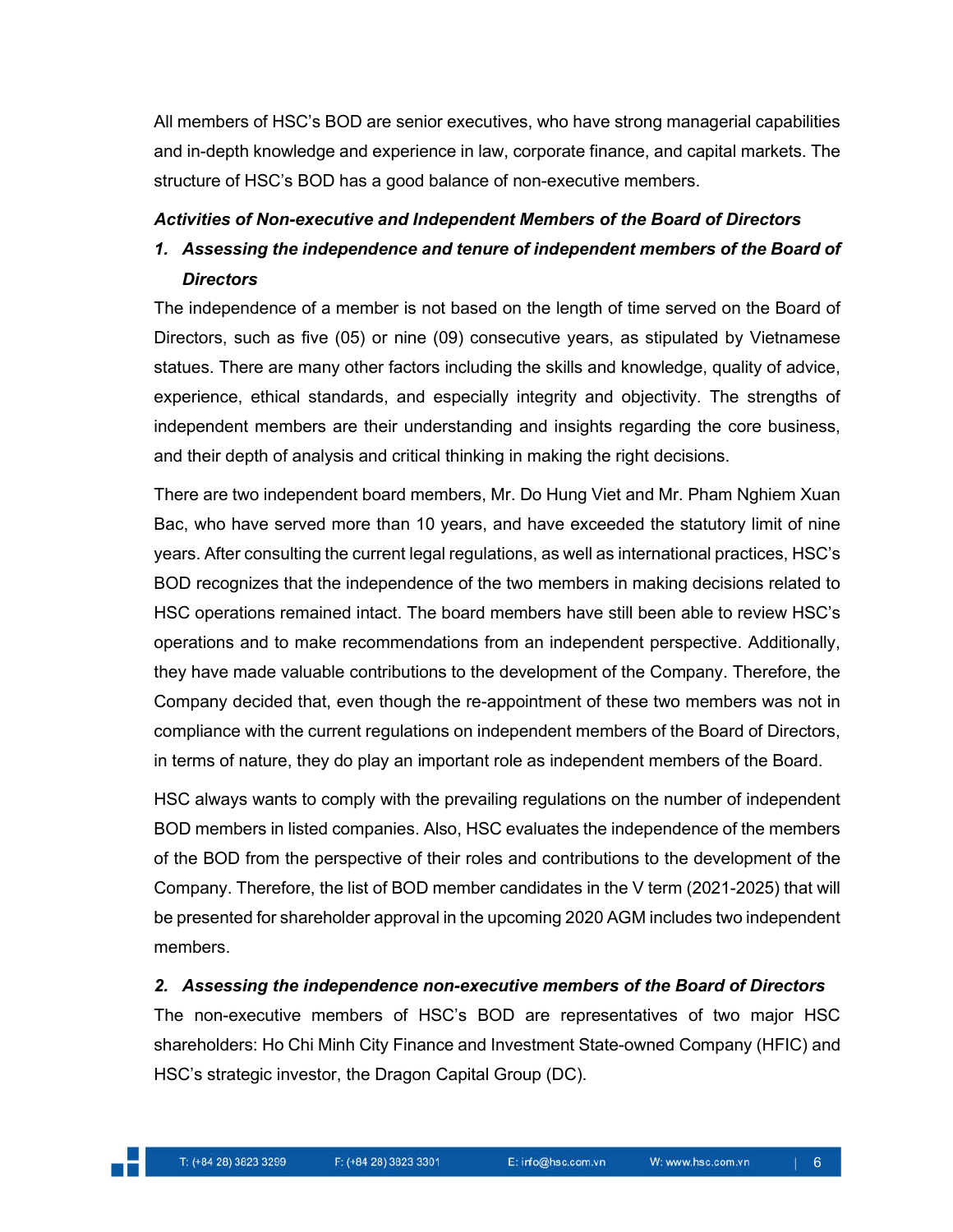HSC's assessment of the independence of its non-executive BOD members is based on their capabilities, knowledge and experience on law, corporate finance, and the capital markets, as well as on their soft skills. Their decisions and contributions to the development of the Company are made from their independent standpoints. Although they have dual roles and dual responsibilities, they have been able to separate these roles when making relevant and important management decisions and successfully accomplished their duties.

# *3. Separation of Chairman and CEO roles*

The separation of the role of the Chairman and the CEO reflects independence and a clear division of responsibilities between the BOD and the BOM to ensure a fair division of powers in decision-making, increased accountability and enhanced governance. The powers and duties of the Chairman and the CEO are clearly stated in the Company Charter.

The current Chairman was HSC's CEO when the Company was incepted. He was appointed Chairman in 2007 and currently serves his fourth term on the Board.

# *Roles and responsibilities of the Board of Directors*

Under the Enterprise Law and HSC's Charter, the BOD is the governing body of the Company and has full authority to act on behalf of the Company to exercise its rights and obligations beyond the authority of the Company's Annual General Shareholder Meetings. The BOD is responsible for monitoring HSC's operations to ensure that the Company complies with all applicable laws and its Charter, as well as internal regulations, and to assure the rights of its shareholders and stakeholders.

Accordingly, the major roles of the BOD are:

- $\%$  Developing the Company's long-term strategic plan.
- $\%$  Building and enhancing the Company's competitive advantages.
- $\%$  Responding to major business challenges.
- $\&$  Developing the company's core competencies.
- $\%$  Enhancing value for company stakeholders.

When carrying out their functions and tasks, the BOD must strictly comply with the provisions of law, the Charter of the Company and resolutions of the Annual General Meeting of Shareholders. In the event where decisions made by BOD contravene the law or the Company's Charter, thereby causing detriment to HSC, the members who voted in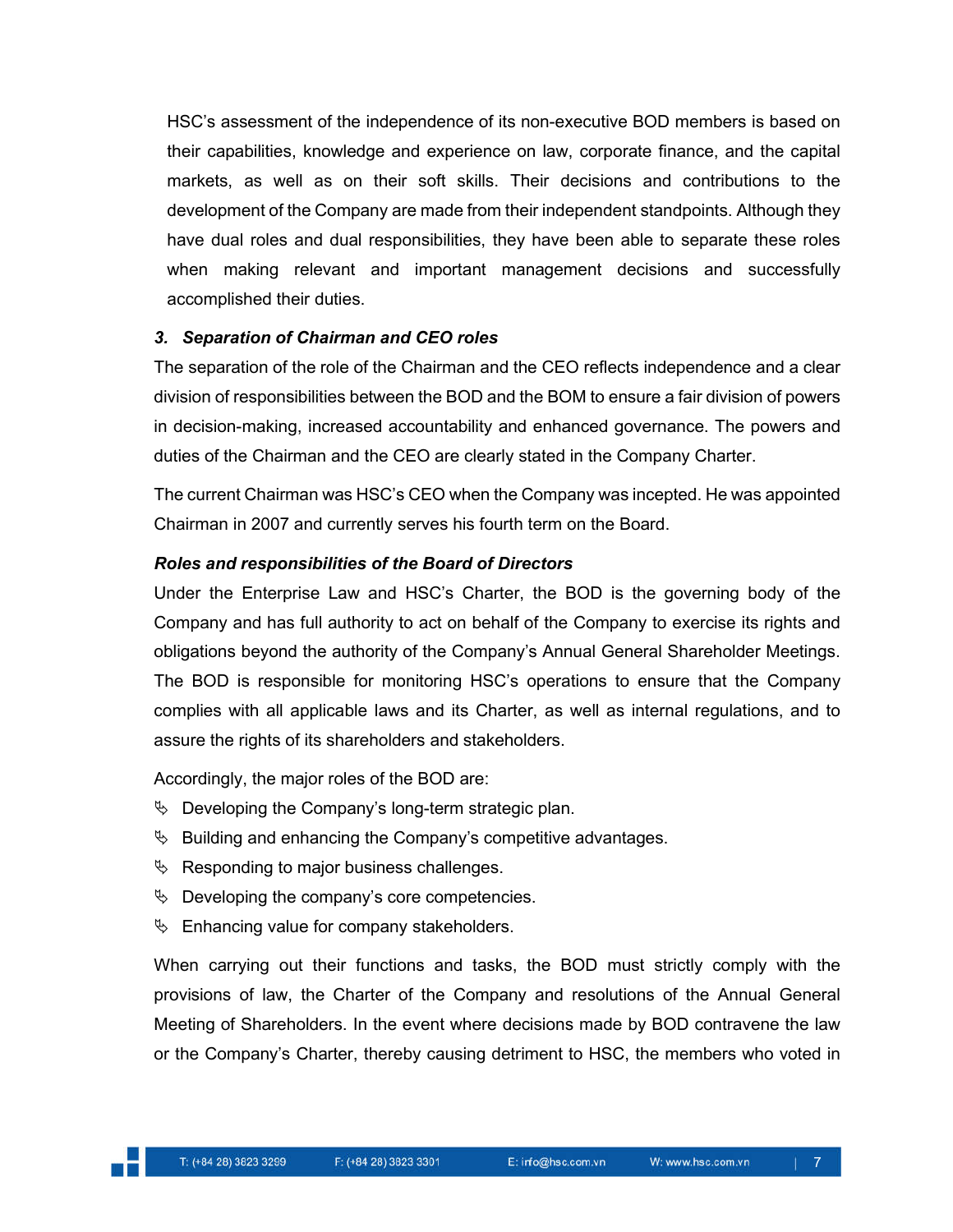favor of these decisions are jointly and individually liable for any damages in accordance with relevant laws.

In 2020, the BOD was responsible for an emerging and critical task "to formulate and execute strategies to overcome to the challenges caused by the Pandemic". Subsequently, various initiatives were introduced and implemented such as working-from-home, allowing HSC not only to maintain business continuity but also comply with social distancing orders of the authorities. The BOD also made an important decision which was on capital issuance as well as closely monitored the digital transformation progress. Those efforts, collectively, will help HSC to serve the surge in demand of investors including the new (F0) investors without system disruption and margin lending capital constraint.

# *The board of director member nomination and candidacy processes*

The board of director member nomination and candidacy processes are amongst the most important processes of the Company as standardized processes are crucial to the structure of board of director and quality and capability of members.

The board of director member nomination and candidacy processes are comprised of the following steps:

- **Determine the requirements and conditions on board member candidate.**
- Select qualified board member candidates.
- Assess the selected candidates.
- Executive members of the board of directors interview the selected candidates.
- **Propose the final candidates for the consideration of the BOD and approval of the AGM.**

# *Information submission to the BOD*

Information that the BOM presents in the BOD meetings or in the BOD's materials must be accurate, adequate, and clear to provide the BOD a solid ground for making important decisions and approvals at BOD meetings.

In the situations that the BOD requires further information or clarification, the BOM must provide the required information one (01) day before BOD meetings.

Meeting request and agenda must be circulated 15 days in advance to all BOD members. Meeting materials must be available five (05) days before the meetings. In situations that meetings are held in the form of written ballot, proposals must be circulated to all BOD members seven (07) days before the dates the BOD members are requested to approve or disapprove the proposals.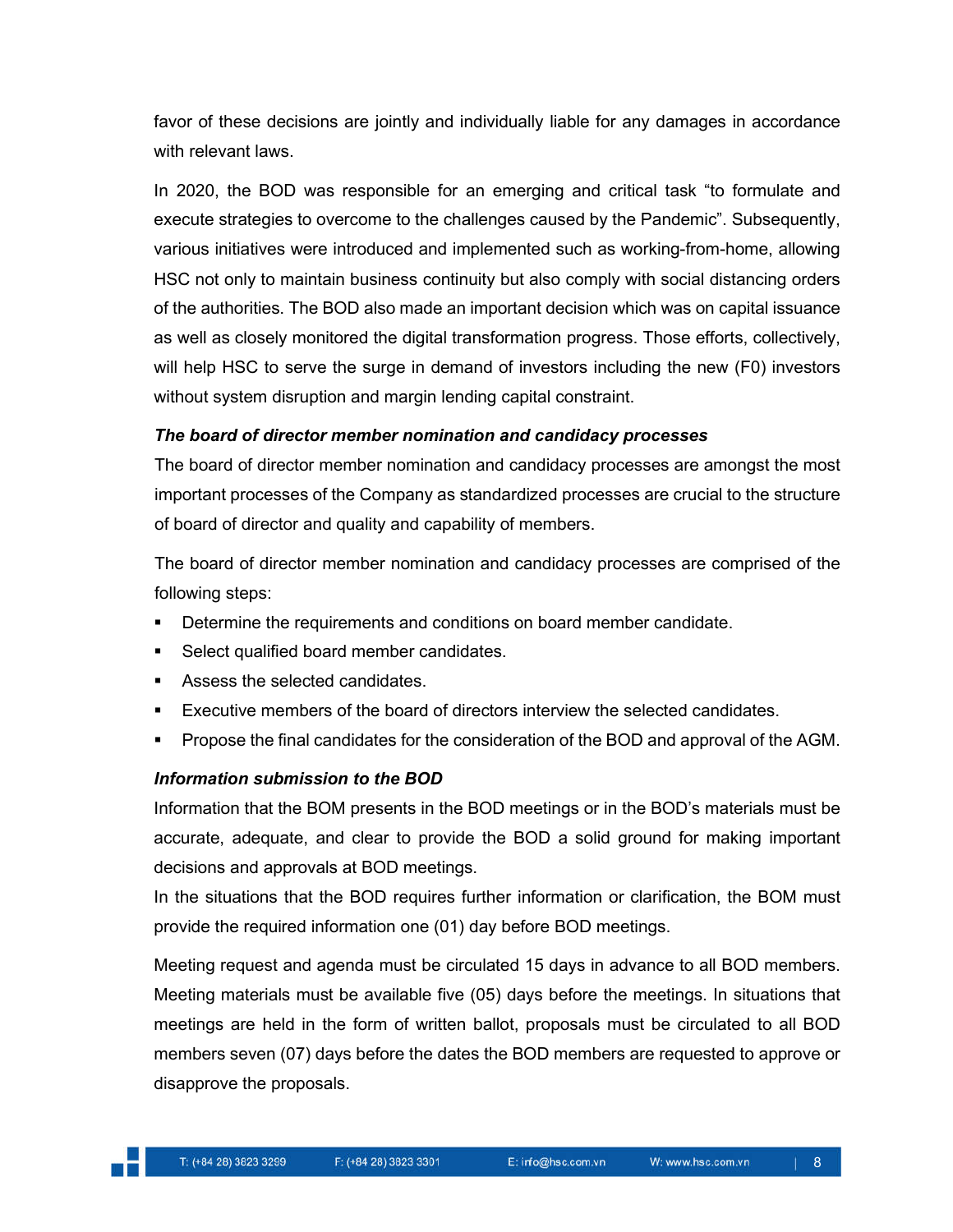# *Commitment of Board of Directors*

Members of the BOD commit to comply with applicable laws requiring that the board members are not also members of board of directors of other companies for more than five (05 years). This regulation is to ensure that BOD members could spend more time, efforts, and dedication to support HSC.

Agendas of meetings in upcoming year are finalized at the last meeting of each year. In addition to the scheduled BOD meetings, when necessary, chairman of the BOD can request ad-hoc face-to-face meetings or meetings held in the form of written ballot. All BOD members commit to consider the proposed matters thoroughly before making decision.

# *Overall Assessment of the Operational Effectiveness of the Board of Directors*

The BOD has made great efforts to improve corporate governance and align with current regulations and international best practices. Particularly:

- Maintained regular activities in accordance with the Company Charter, ensuring that regular meetings are held and that all Board members attended the meetings to meet legal requirements.
- Clearly defined the roles for independent and nonexecutive members have been made to maximize the interests of all shareholders and to assure fairness of minor shareholders.
- Supervised the implementation of the BOD' decisions and resolutions that were made at the AGM.
- Directed and supervised the implementation of various important projects at HSC.
- Supervised activities of Committee to ensure compliance with the operating principles and the Company Charter.

#### **Meetings of BOD in 2020**

|                      | <b>Position</b>         | Date of<br><b>Appointment</b> | Number of<br><b>Meetings</b> | <b>Number</b><br><b>Meetings</b><br><b>Attended</b> | <b>Attendance</b><br>Ratio |
|----------------------|-------------------------|-------------------------------|------------------------------|-----------------------------------------------------|----------------------------|
| Do Hung Viet         | Chairman                | 21/04/2016                    | 38                           | 38                                                  | 100%                       |
| Le Anh Minh          | Vice Chairman           | 21/04/2016                    | 38                           | 38                                                  | 100%                       |
| Lam Hoai Anh         | Non-executive<br>member | 26/04/2018                    | 38                           | 38                                                  | 93%                        |
| Pham Nghiem Xuan Bac | Non-executive<br>member | 21/04/2016                    | 38                           | 38                                                  | 100%                       |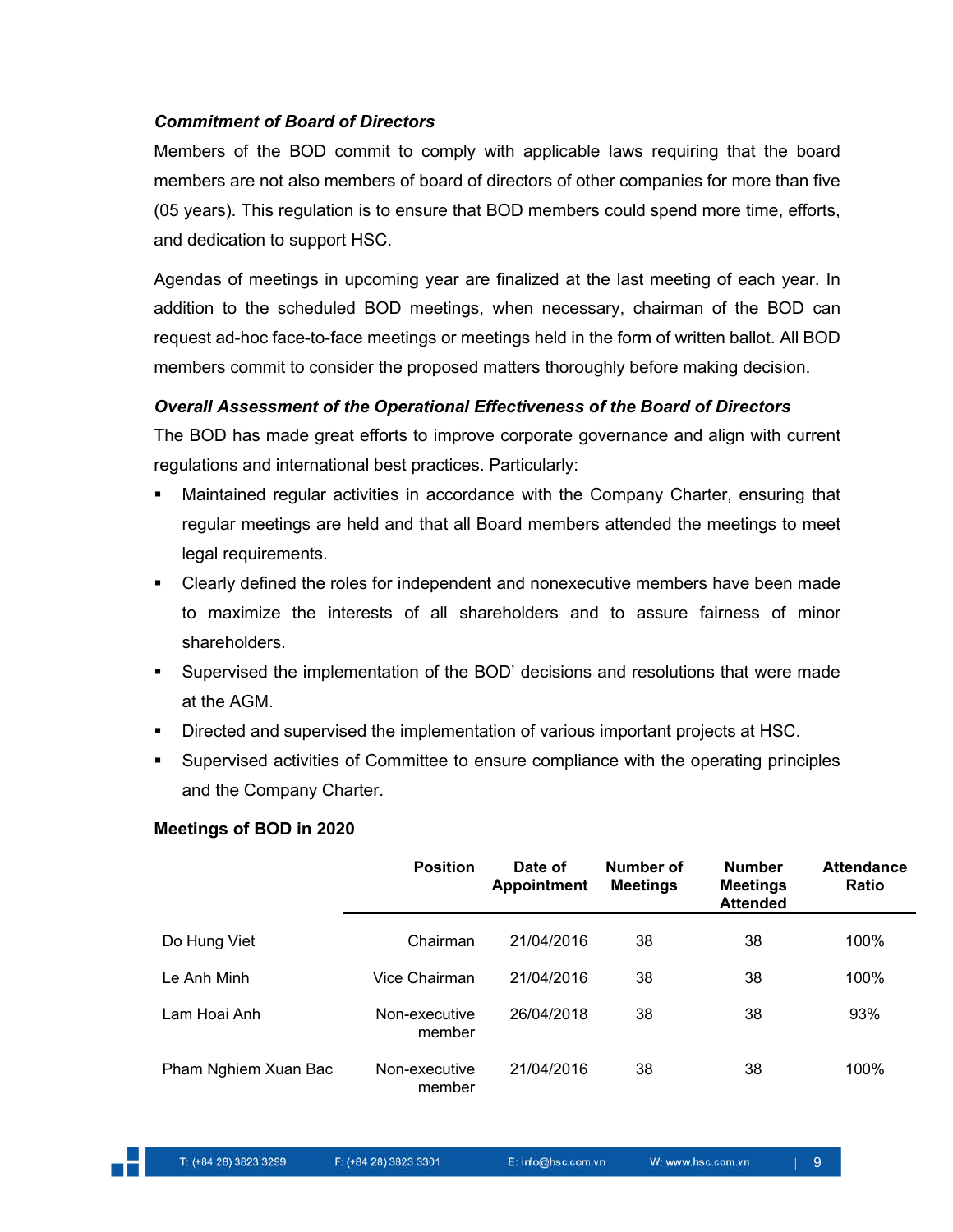| Le Hoang Anh | Non-executive<br>member       | 21/04/2016 | 38 | 38 | 100% |
|--------------|-------------------------------|------------|----|----|------|
| Le Thang Can | Non-executive<br>member       | 21/04/2016 | 38 | 38 | 100% |
| Johan Nyvene | Non-executive<br>member $(*)$ | 21/04/2016 | 38 | 38 | 100% |

(\*) Mr. Johan Nyvene assumed the non-executive BOD member from 16/03/2020 after his resignation from the CEO position.

In 2020, there were 38 BOD meetings, of which there 22 face-to-face meetings and 16 BOD meetings held in the form of written ballot.

In each regular quarterly meeting, the BOD reviewed and approved the Company's actual quarterly financial performance. The BOD also discussed prevailing market conditions and reviewed and revised (if necessary) the strategic plans for upcoming quarters. The board also approved other matters falling under its responsibility and authority to ensure that the Company's operations are well managed. At the first meeting of the year, the BOD discussed macroeconomic conditions and the local and global stock market outlooks; thereby reviewing the feasibility of the Company's business plan and targets for the year and considering any necessary revision of the Company's long-term plan and vision. At the last meeting of a year, the BOD finalizes dates of meetings in the upcoming year to accommodate schedule of all BOD members.

All BOD members fulfilled their responsibilities in terms of BOD meeting participation. Furthermore, the BOD made important decisions, which were greatly beneficial to the performance of the Company during the year. A BOD resolution was only ratified when more than half of the members of the board voted for it.

# *Activities of the Board of Directors in 2020*

| The Roles of the Board                   | <b>Activities of the Board of Directors in 2020</b>                                                                                                                                                                                                                                                                                       |
|------------------------------------------|-------------------------------------------------------------------------------------------------------------------------------------------------------------------------------------------------------------------------------------------------------------------------------------------------------------------------------------------|
| <b>Finance</b>                           |                                                                                                                                                                                                                                                                                                                                           |
| <b>Financial Performance Supervision</b> | Reviewed and approved 2019 actual financial performance<br>$\sim$<br>(Resolution 01/2020).<br>Approved target performance in the first quarter of 2020<br>(Resolution 05/2020).<br>Reviewed and approved business results in the first six<br>$\sim$<br>months of 2020 and the plans for the second half of 2020<br>(Resolution 16/2020). |
|                                          |                                                                                                                                                                                                                                                                                                                                           |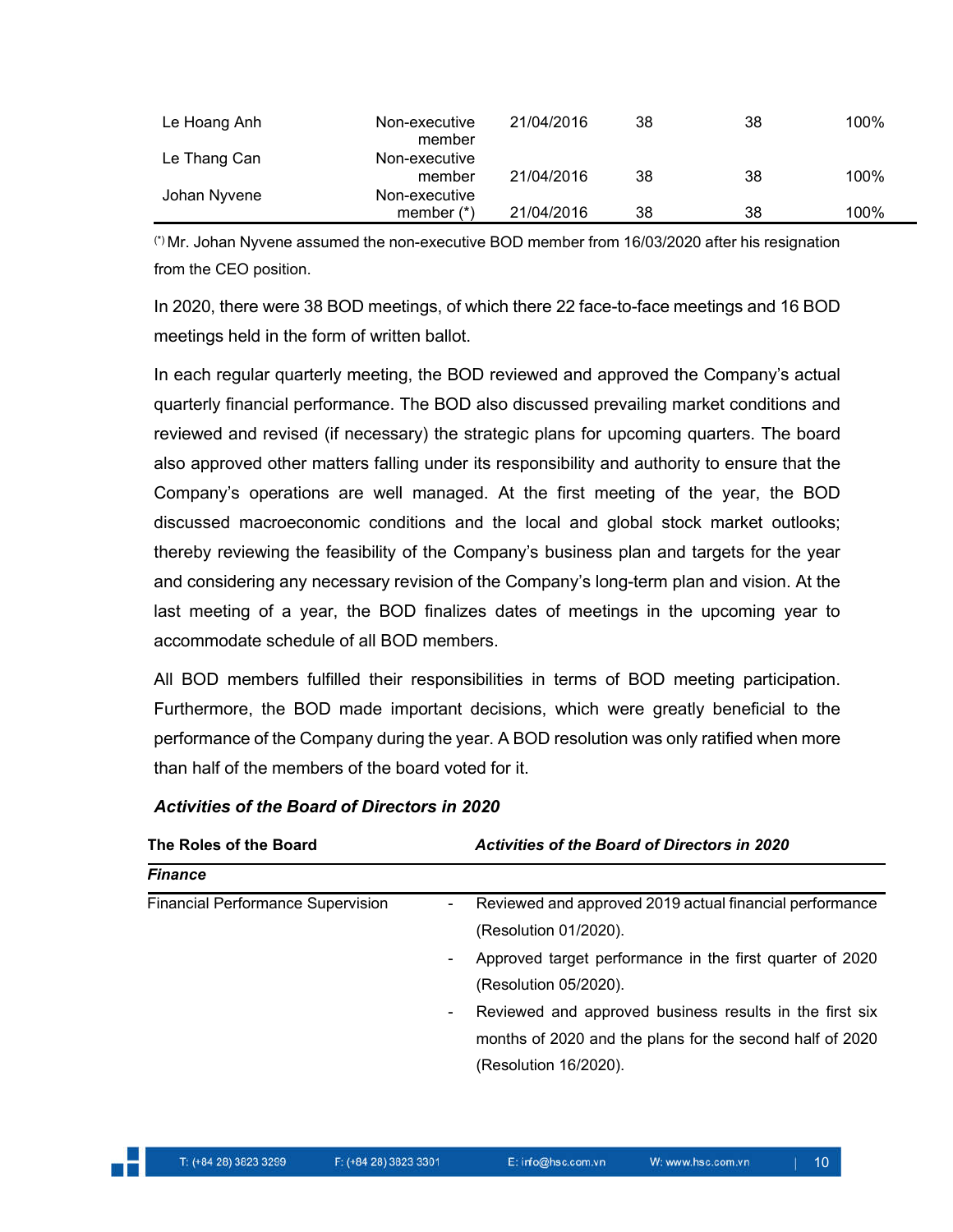| The Roles of the Board          | <b>Activities of the Board of Directors in 2020</b>                                                                                                                                                                                                                                                                                                                                                                                                                                     |
|---------------------------------|-----------------------------------------------------------------------------------------------------------------------------------------------------------------------------------------------------------------------------------------------------------------------------------------------------------------------------------------------------------------------------------------------------------------------------------------------------------------------------------------|
|                                 | Reviewed and approved financial performance for the<br>Q3.2020 and forecast of Q4.2020 and accumulative<br>performance of FY2020 (Resolution 25/2020).                                                                                                                                                                                                                                                                                                                                  |
| <b>Covered Warrant Issuance</b> | Approved the issuances of covered warrants (resolution<br>02/2020; 19/2020; 32/2020).<br>Approved the additional issuance of covered warrants<br>(resolution 23/2020; 30/2020; 36/2020).<br>Approved the amendment of issuance of covered warrants<br>(resolution 35/2020).                                                                                                                                                                                                             |
| Operational supervision         | Approved an amendment of the total of credit lines in 2020<br>(resolution 05/2020)<br>Approved the first advance of 2020 dividends (Resolution<br>37/2020).                                                                                                                                                                                                                                                                                                                             |
| <b>Bank Loan Monitoring</b>     | Approved proposals to obtain bank credit, which were<br>within the approved limit (Resolutions 04, 06, 07, 08, 14,<br>15, 17, 18, 20, 21, 22, 24, 26, 27, 28, 33, 34, and 38/2020).<br>Approved the change of exchange risk hedging rate<br>(resolution 01/2020).<br>Approved of the Company participating in exchange rate<br>risk hedging through currency exchange agreements and<br>interest rate derivatives with banks (resolution 31/2020).                                      |
| <b>Risk Management</b>          |                                                                                                                                                                                                                                                                                                                                                                                                                                                                                         |
| <b>Human Resources</b>          | Approved the dismissal of Mr. Johan Nyvene, Chief<br>Executive Officer on March 16, 2020 (Resolution 01/2020).<br>Approved the appointment of Mr. Trinh Hoai Giang as the<br>Chief Executive Officer on March 16, 2020 (Resolution<br>01/2020<br>Approved the dismissal of Mr. Le Cong Thien, Deputy CEO<br>on February 26, 2020 (Resolution 03/2020).<br>Approved the appointment of Mrs. Than Thi Thu Dung as<br>the person in charge of corporate governance (Resolution<br>25/2020) |
| <b>Corporate Governance</b>     |                                                                                                                                                                                                                                                                                                                                                                                                                                                                                         |
|                                 | Approved the time, venue, content, and drafts of proposals<br>for the 2019 Annual General Shareholders' meeting<br>(Resolution 01/2020).                                                                                                                                                                                                                                                                                                                                                |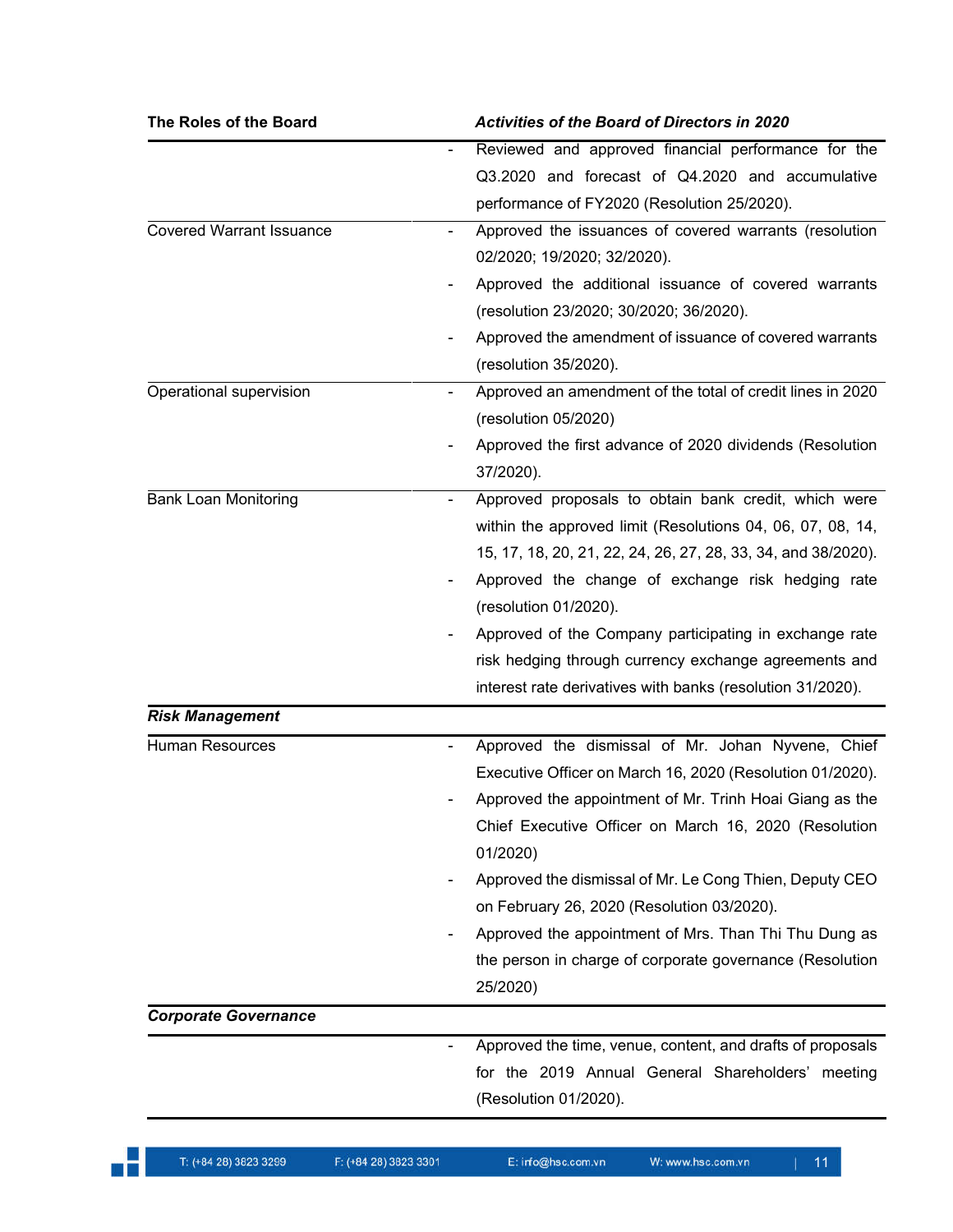| The Roles of the Board | <b>Activities of the Board of Directors in 2020</b>       |
|------------------------|-----------------------------------------------------------|
| $\blacksquare$         | Approved the delay of organization of the FY2019 Annual   |
|                        | General Meeting of Shareholders (Resolution 05/2020).     |
| ٠                      | Approved the time, venue, content, and proposals for the  |
|                        | 2019 Annual General Shareholders' Meeting (Resolution     |
|                        | 09/2020).                                                 |
| $\blacksquare$         | Approved the establishment of Hoan Kiem Branch in the     |
|                        | North (Resolution 29/2020).                               |
| ٠                      | Approved the closure of branch and transaction offices in |
|                        | the North and in the South (Resolution 29/2020)           |

# *Remuneration of the Board of Directors, the Board of Management, and the Supervisory Board*

# *Remuneration of the Board of Directors and the Supervisory Board*

The operating fund of HSC's BOD and BOS in 2020 amounted to 1.5% of after-tax profit, as approved at the 2019 AGM.

Based on the remuneration norm in the Minutes No. 01/2018/BB-RC dated January 22,2018 of the Remuneration Committee, the payment of remuneration and operating expenses to the members of the BOD and BOS was as detailed below.

# *BOD and Supervisory Board remuneration and operating expenses in 2020*

| Item                                                                                           | <b>VND</b>                     |
|------------------------------------------------------------------------------------------------|--------------------------------|
| The opening balance of Operation fund of the BOD & BOS                                         | 3,274,017,325                  |
| Operation fund of the BOD & BOS in 2020<br>(accounting for 1.5% of profit after tax in 2019)   | 6,488,473,776                  |
| Operating expenses for the BOD & BOS<br>In which:<br>1. Remuneration for BOD & BOS in 2020 (*) | 7,892,403,208                  |
| 2. Other operating expenses                                                                    | 3,680,000,000<br>4,212,403,208 |
| Unused funds of the BOD & Supervisory Board in 2020                                            | 1,870,087,893                  |

*Note: (\*) BOD remuneration was VND2,733,333,333 and BOS remuneration was VND946,666,667 (including personal income tax).*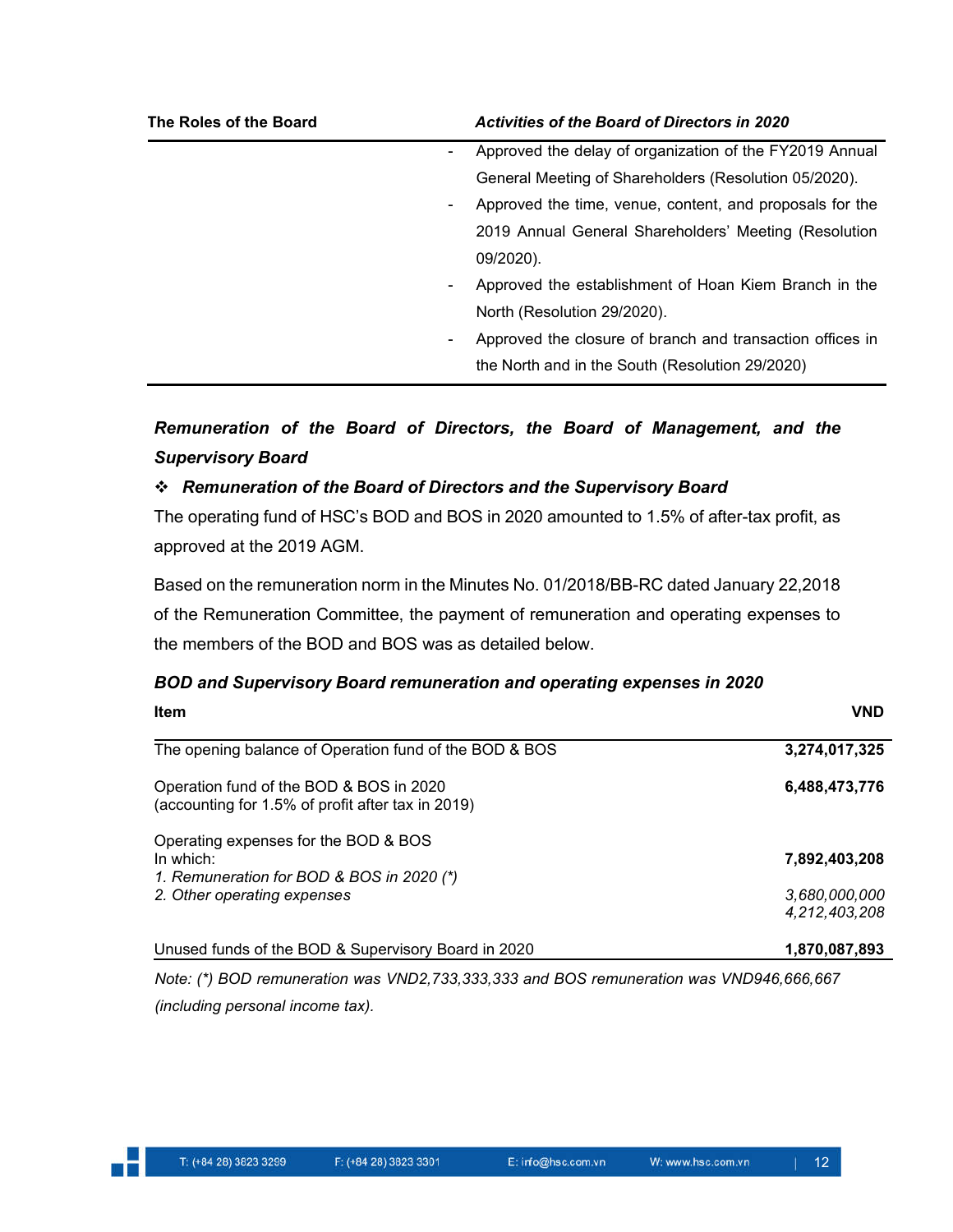# *Regulation on Bonuses for Members of BOD and BOS*

Independent BOD members and non-executive BOD and BOS members do not receive any income or bonuses from the Company's bonus and welfare funds.

# *Regulation governing Benefits for Members of BOD and BOS*

Currently, HSC's cost benefit regime *(the Company's car use regime, telephones, social, medical and other insurance, annual health check, and other items specified in the Company's policies)* and other benefits in internal policies are only applicable to the Chairman of the Board of Directors. Only business travel expenses for other members of the BOD and BOS are charged to HSC (if costs are incurred).

# **Participation by Board of Director members in corporate governance programs**

All members of the BOD and the BOS participated in a "Corporate Governance" training course, except for Mr. Pham Nghiem Xuan Bac who could not due to unforeseen circumstances. HSC will arrange time as is reasonable for him to join a similar training in the future.

# **2. Committees under the Board of Director**

There are three committees reporting to the BOD. They are the Risk Management Committee, the Audit Committee, and the Remuneration Committee.

The three committees are tasked with advising and assisting the Board in maintaining and enhancing internal control operations. All three committees have non-executive and executive members. The members were selected based on expertise and experience as well as their contribution to the committees:

| <b>Name</b>      | <b>Position</b>                  | <b>Risk Management</b><br><b>Committee</b> | <b>Internal Audit</b><br><b>Committee</b> | Remuneration<br><b>Committee</b> |
|------------------|----------------------------------|--------------------------------------------|-------------------------------------------|----------------------------------|
| Do Hung Viet     | Chairman                         |                                            | Chairman                                  |                                  |
|                  | Non-executive Board member       | V                                          |                                           |                                  |
| Le Anh Minh      | Vice Chairman                    | Chairman                                   |                                           | Chairman                         |
|                  | Non-executive Board member       |                                            |                                           |                                  |
| Le Thang Can     | Member                           |                                            |                                           |                                  |
|                  | Non-executive Board member       |                                            |                                           |                                  |
| Le Hoang Anh     | Member                           |                                            |                                           |                                  |
|                  | Non-executive Board member       | V                                          |                                           |                                  |
| Johan Nyvene     | Member                           |                                            |                                           |                                  |
|                  | <b>Executive Board member</b>    |                                            |                                           |                                  |
| Vo Van Chau      | <b>Head of Supervisory Board</b> |                                            |                                           |                                  |
|                  | Member                           |                                            |                                           |                                  |
| Dang Nguyet Minh | Member of Supervisory Board      |                                            |                                           |                                  |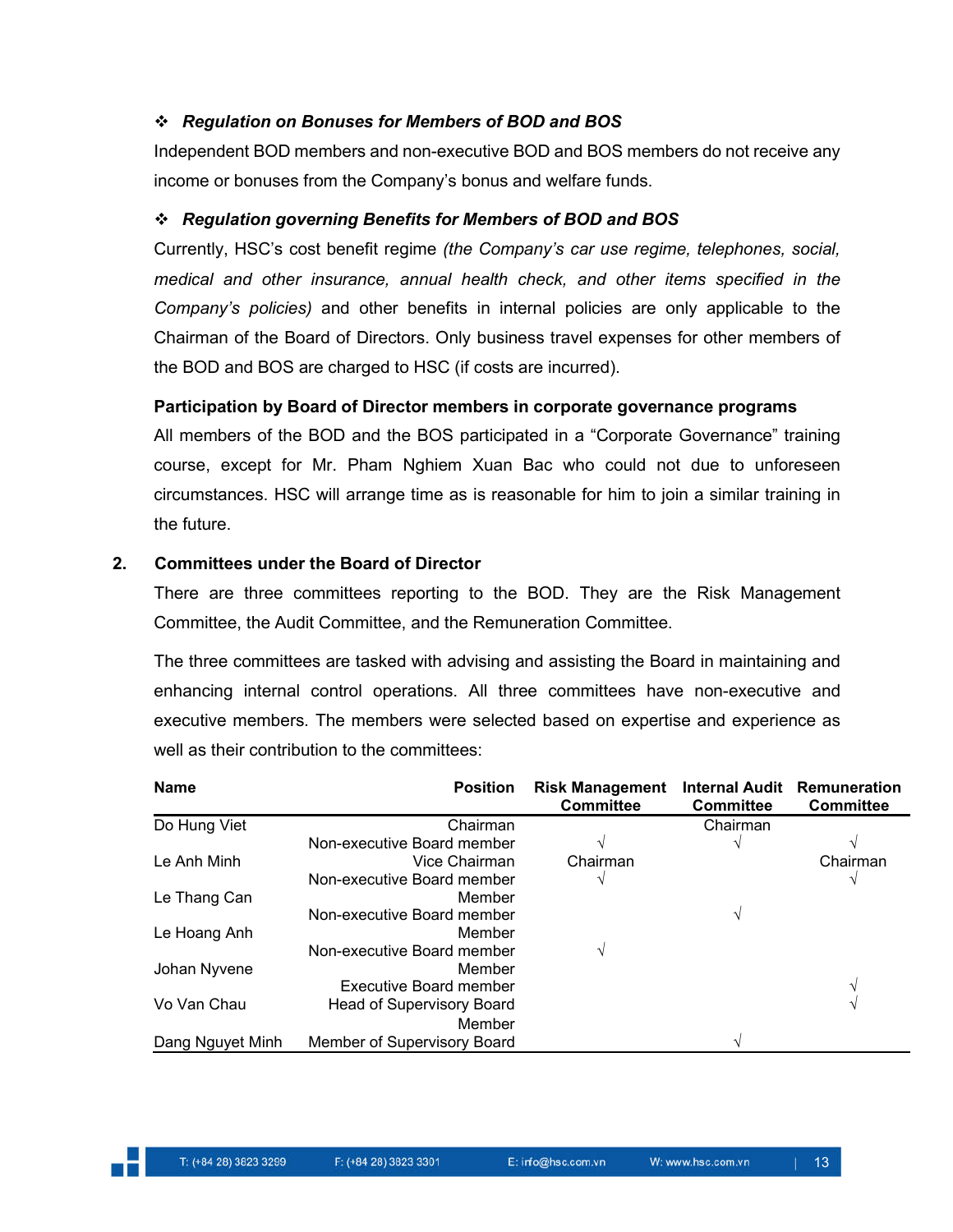#### *Activities of the Board Committees*

#### *1. The Risk Management Committee*

The Risk Management Committee was established in 2013. The Risk Management Committee is responsible for advising the Board on the issuance of risk management strategies, processes, and policies. The Risk Management Committee is also responsible for analyzing and issuing warnings about the Company's safety against potential risks, as well as recommending preventative measures. Further, the Committee must analyze the Company's overall level of risk, measuring the risk tolerance level of every business function, as well as HSC's overall operations, monitor the implementation of policies and examine the Company's capital, liquidity and capital mobilization. The Risk Management Committee is responsible for reviewing and changing the risk management structure of the Company to meet the risk management requirements of its regulatory authorities. In addition, the Risk Management Committee must evaluate the performance of the Risk Manager.

Activities of the Risk Management Committee in 2020:

- In 2020, the Risk Management Division continued to finetune its risk management model by adopting COSO guidelines.
- On a monthly and quarterly basis, the Risk Management Department prepared and circulated a risk management report to the Risk Management Committee. The reports summarized the major risks identified in the reporting period and an action plans for the Risk Management Committee.
- The Risk Management Committee scheduled regular meetings to review and approve transactions under its responsibility and authority.

#### *2. Internal Audit Committee*

The Internal Audit Committee was founded in 2014. The Internal Audit Committee acts in accordance with principles set out in the Code of Conduct and the Charter, which have been approved by the BOD.

The Internal Audit Committee continue to cooperate on internal audit activities with KPMG Vietnam Limited in 2020.

Activities of the Internal Audit ddepartment and follow-up on Internal Audit Findings. In 2020, the Internal Audit department issued the following internal audit reports:

The anti-money laundering review report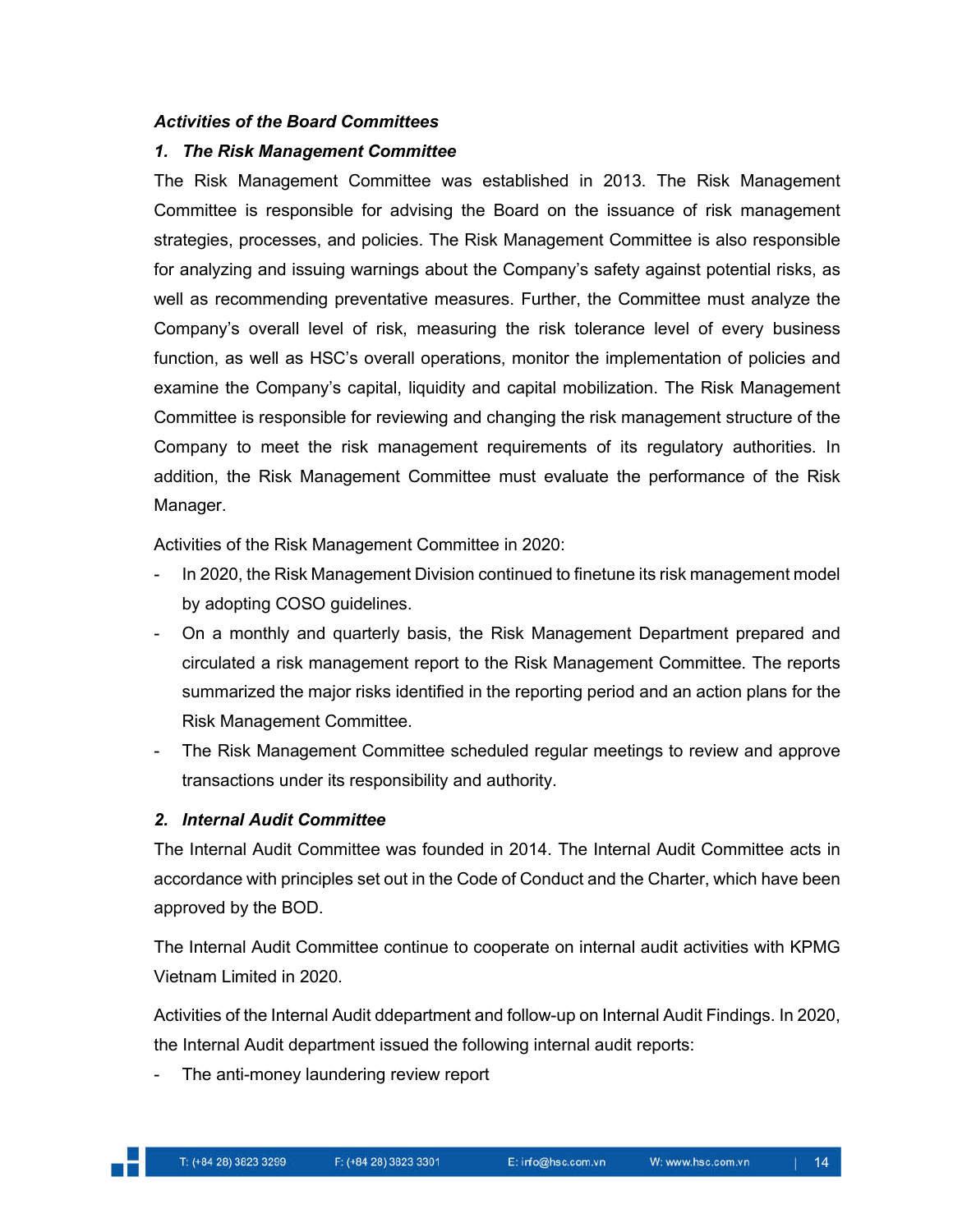- Review human resources management activities of the Private Client Department (the second audit)
- Review operational model of Finance and Accounting Department
- The Internal Audit Progress Report was reported at the regular meeting of the Internal Audit Committee.

# *3. Remuneration Committee*

The Board Remuneration Committee was officially established in 2016. The Remuneration Committee was established with the aim of advising and proposing compensation, remuneration and benefits for the members of BOD, BOS and BOM. The committee also reviews the annual budget for staff compensation and decides on issues related to the Employee Selection Program for selected employees.

# **3. Engaging Shareholders, Investors and Partners** *Investor relations*

In 2020, all shareholders are provided relevant information accurately, adequately and timely via communication channels. The information included quarterly financial statements, semi-annual financial statements, annual auditor report, annual report, as well as other information announced at the annual shareholder meeting.

# *Annual General Shareholder Meeting*

Annual general meeting ("AGM") is an important corporate event in which the Company's representatives meet and interact with shareholders. At an AGM, the BOD presents financial performance of the previous year, business guidance for the upcoming year and other business matters that are deemed important and under the authorization of an AGM.

According to the plan, the FY2019 AGM would be held on April 22, 2020. But due to Covid-19 pandemic, the Company decided to postpone and held the FY2019 AGM on June 23, 2020. The AGM had followed and complied with current statutory regulations, to ensure the protection of shareholder benefits and rights.

All shareholders whose registrations were undertaken by May 27, 2020, at the latest as provided for by the Ho Chi Minh City Branch of the Vietnam Securities Depository, received full and clear information related to the FY2019 AGM as in the invitation. The notice of invitation clearly specified the time, venue, agenda and basic information about registration for the meeting. The full 2019 AGM documents were published on HSC's website, in both Vietnamese and English languages, fifteen (15) days before the date of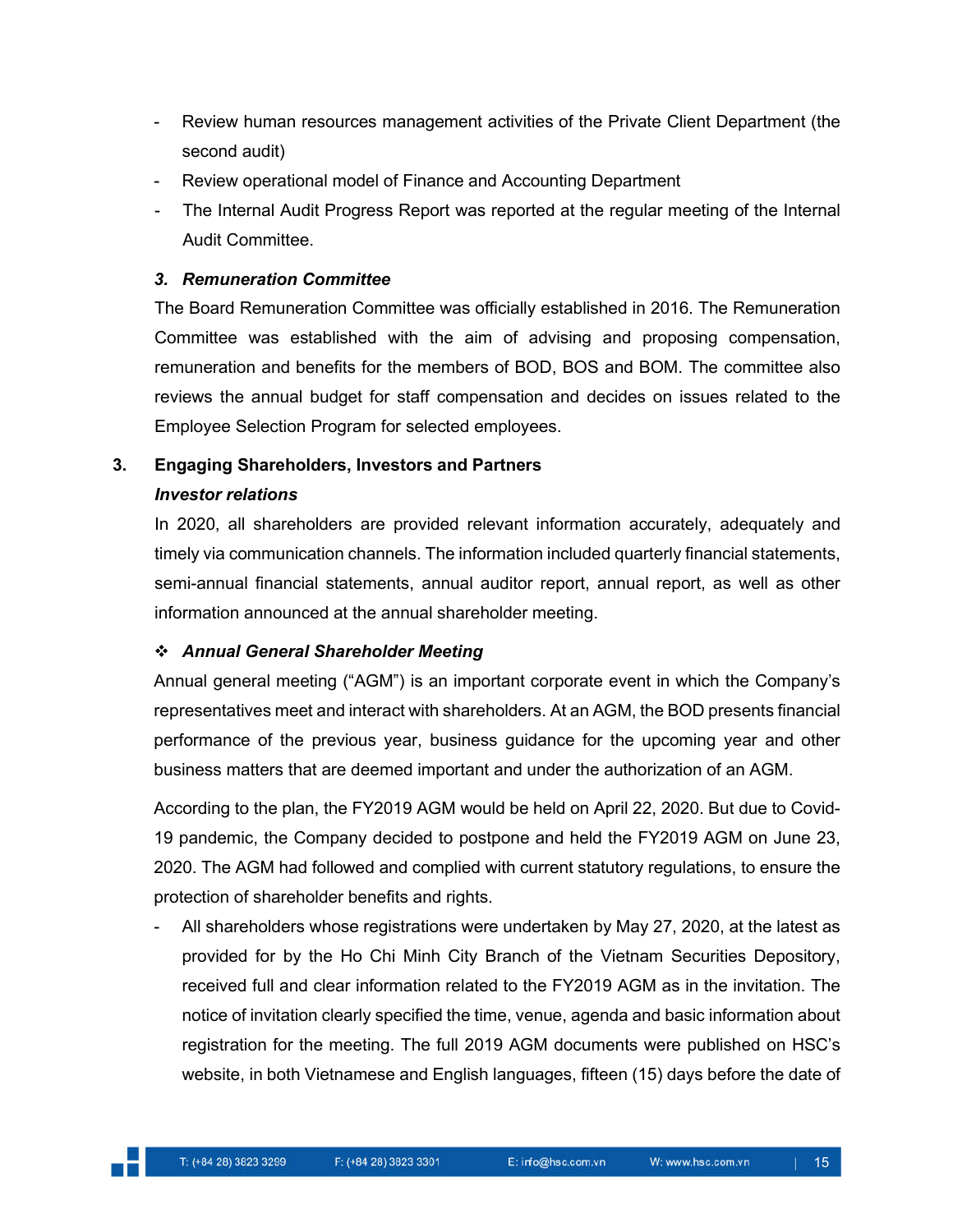the 2019 AGM. In addition, the notice of invitation for the 2019 AGM was broadly published in the Dau Tu Chung Khoan newspaper no. 72 on June 15, 2020.

- To ensure the health safety of shareholders, the Company has taken appropriate precaution against such as handing out masks and spraying disinfectant hand sanitizer to all shareholders and their authorized representatives attending the FY2019 AGM. The FY2019 was held on a working day with the registration and admission desk opened one hour prior to the meeting. HSC used barcodes to confirm shareholder identification and other supporting documents, as well as for calculating the voting ratios.
- The Chairman of the BOD, BOD members, Chairman of Committees and the BOM chaired the FY2019 AGM. In addition, representatives of the independent audit firm were also present at the meeting and representatives of minority shareholders were elected to the Vote Counting Committee to count the votes.
- The BOD, BOS members were responsible and available to respond to all questions of shareholders in the meeting time and continued to respond via email ton unanswered questions. The delegator team encouraged shareholders or their authorized representatives to contribute their ideas to the sustainable growth of HSC.
- Each of proposals by the BOD was presented separately to facilitate the review and approval by shareholders at the AGM. The voting results for each proposal were announced immediately and recorded in the AGM minutes.
- The minutes of the meeting, report of voting results, and resolutions from the FY2019 AGM were published on HSC website in both English and Vietnamese languages within 24 hours after the meeting.

# *Dividend Policy*

HSC's dividend policy is reviewed by the Board of Directors on an annual basis. However, HSC's practice is to maintain a dividend payout ratio of at least 50%. Over the years, HSC has distributed annual dividends of 12% to 20% of par value depending on its financial performance in each year. Dividend payment announcements are transparent and come with detailed information. Also, HSC always ensures the correct payment time with dividend rate equal to or higher than the rate approved by the AGM.

At the 2019 AGM, shareholders approved the FY2020 dividend payment rate of 12%. The executive plan for the FY2020 dividend payment is summarized as follows: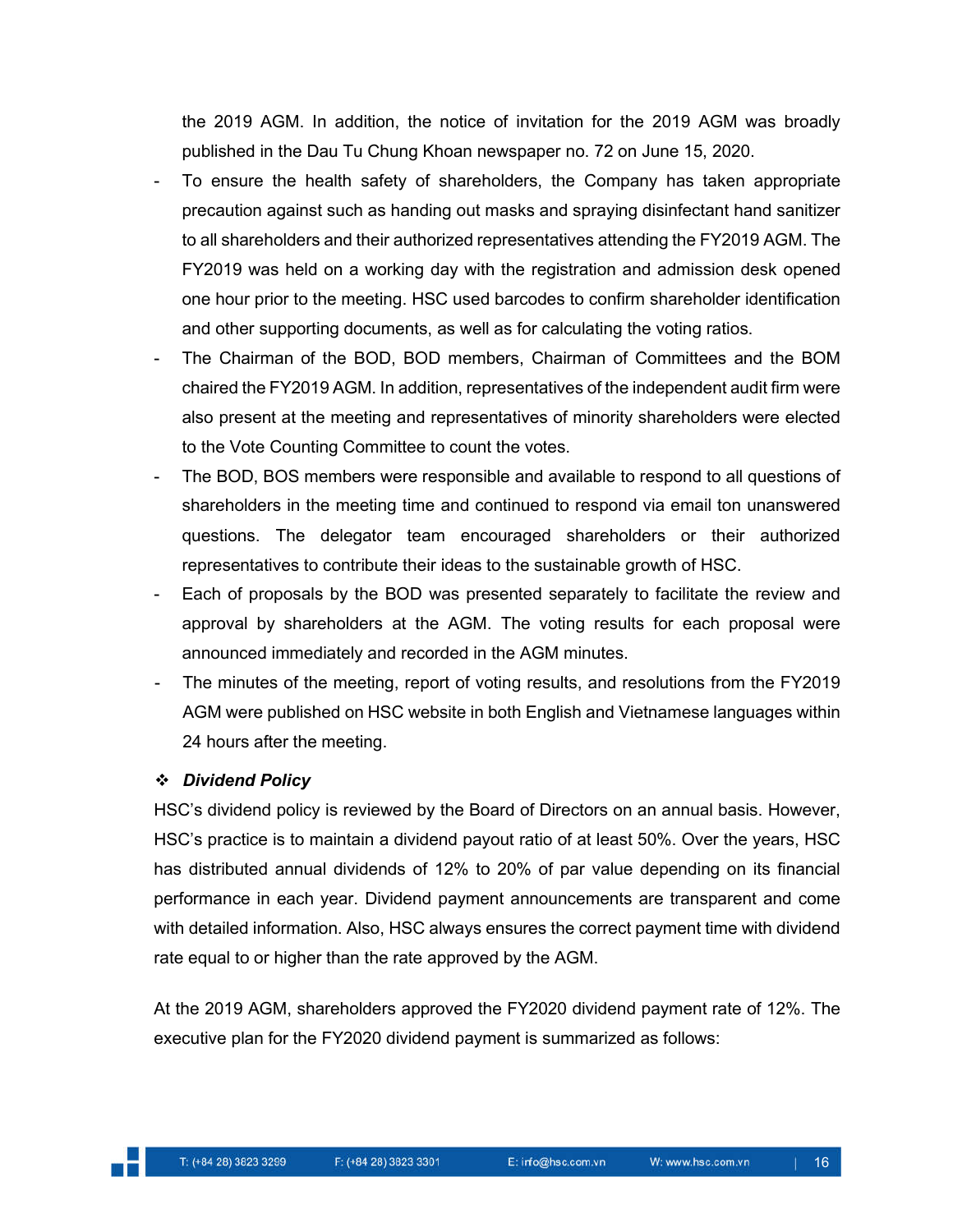- HSC advanced the first cash dividend payment of 5% on January 20, 2020 following the approval by the Board of Directors in Resolution No. 37/2020/NQ-HĐQT issued on December 08, 2020.
- At the upcoming 2020 AGM, the BOD plans to propose the second cash dividend payment which is aligned with 2020 financial performance and HSC dividend policy.

# *Investor relations*

HSC is always proactive in engaging shareholders to provide timely, completed, reliable and accurate information. The data and information are provided through a number of communication and media channels, such as, the website, the AGM, newsletters, quarterly meetings and direct email.

Despite the Covid-19 pandemic, HSC keeps continue its investor relation activities thoroughly via online platform with flexible timeframe which allows local and foreign shareholders to be fully participated.

HSC encourages all shareholders, investors, and partners to discuss or contribute ideas to HSC through the email address of Communications Department.

# **4. Equal Treatment of Shareholders**

# *Appointing a proxy to the Annual General Meeting*

HSC strongly encourages shareholder participation at the AGM. Should a shareholder be unable to attend the AGM, they may nominate an authorized representative, such as a BOD member or BOS member, to vote on their behalf on resolutions and issues discussed at the AGM.

# *Voting at the AGM and Voting by Written Ballots Voting at the AGM*

Each shareholder or their authorized representative attending the AGM are given voting cards and voting forms printed by HSC. The cards and forms have barcodes so that the vote counting process can be more efficient and accurate. Shareholders shall use their voting cards to vote for resolutions raised at the AGM. The shareholders must confirm their vote by marking a cross in one of the three boxes provided. The contents of the three boxes are "approve", "not approve" and "no comment". Shareholders are required to sign the form to confirm and validate the vote.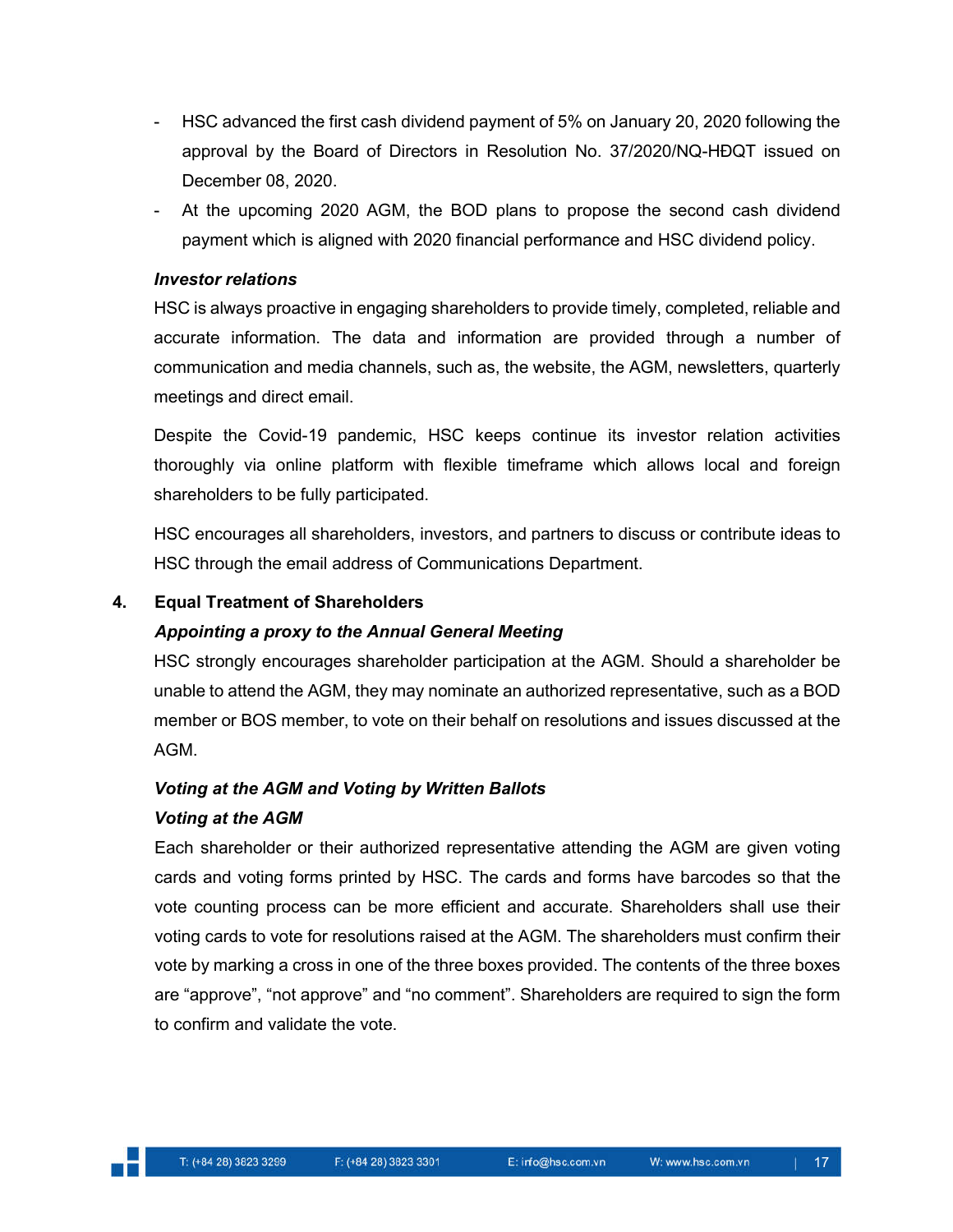# *Voting by Written Ballots*

The written ballots and other relevant documents will be sent to each of HSC's shareholders by guaranteed post mail and email (as registered) to the addresses the shareholders have registered with the Vietnam Securities Depository Centre, Ho Chi Minh City branch. In order to ensure the shareholders' rights, HSC BOD sent out the written ballots and materials to shareholders 15 days prior to the deadline by which shareholders had to send back their votes.

# *Election of BOD Members*

The election, dismissal, removal, and additional election of members of the Board of Directors must be approved by the AGM. The selection of candidates and the election of new members to the BOD are carried out in accordance with the procedures stated in HSC's Charter, governance regulations, and election regulations.

The election of new members of the Board of Directors is carried out using a closed ballot and adopting a cumulative voting method. Accordingly, each shareholder or authorized proxy was given a total number of votes which was equal to the total number of shares they owned or represented multiplied by the number of candidates being elected. Shareholders or authorized proxies were entitled to cast all their votes for one candidate or proportionally to a number of candidates. The list of candidates and candidate resumes will be posted on the Company's website no later than ten (10) working days prior to the AGM so that shareholders have enough time to consider and select qualified candidates.

# *Conflict of Interest Management*

There is a need to prevent conflicts of interest in operations and decision making. Recognizing this need resulted in the development of internal policies, procedures, systems of control and monitoring at HSC. Systems and processes serve to prevent or mitigate "conflict of interest" situations.

Currently, HSC is complying with "conflict of interest avoidance" regulations of Vietnam law. The Company is in the progress of developing an internal regulation of avoiding conflict of interest with an aim to identify and prevent or manage conflicts that might arise during the operation of the company.

# *Related Party Transactions*

Related party transactions, which are not conducted at arm's length but for personal gain, have often led to the collapse of many large corporations and the erosion of shareholder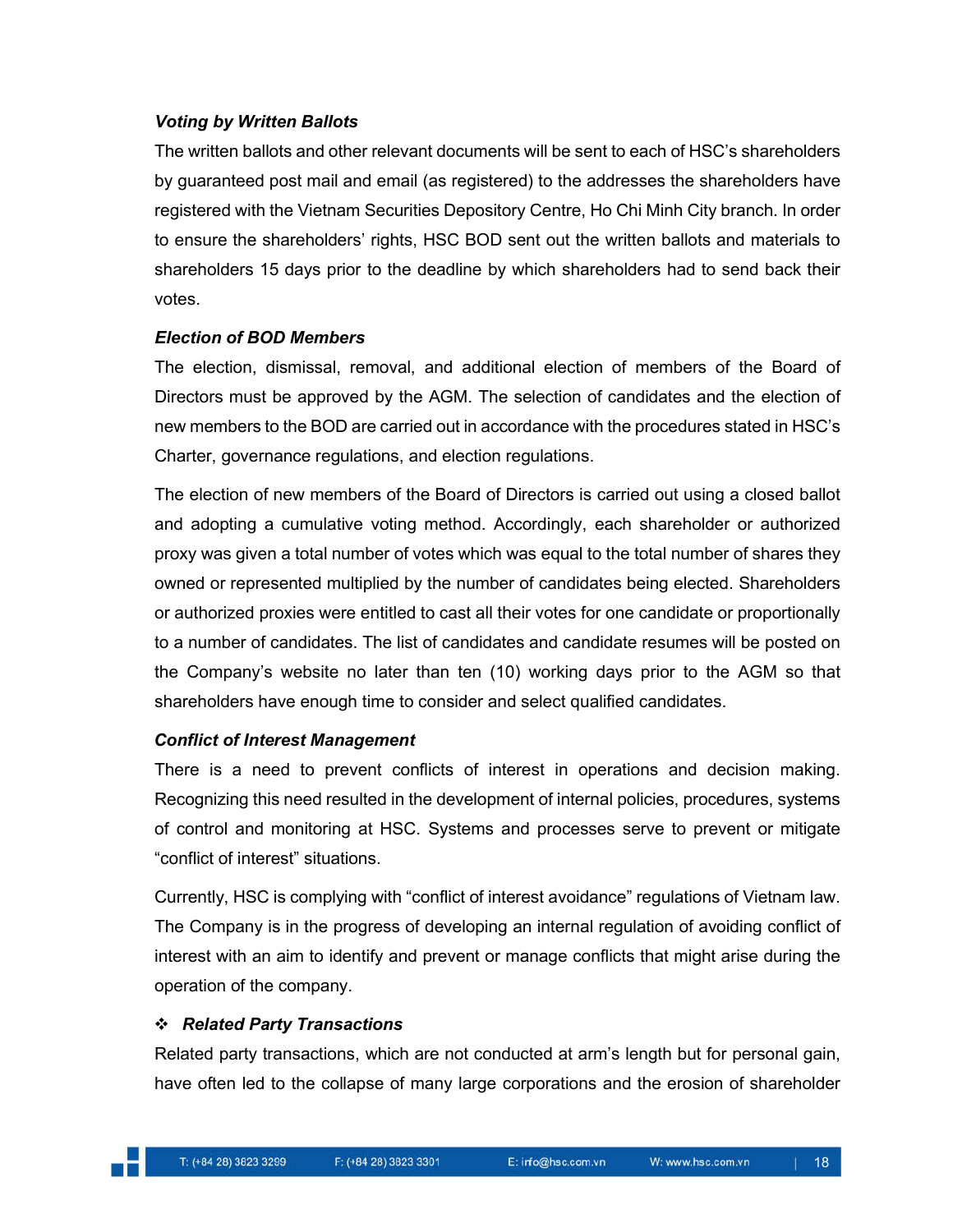value and investor confidence in the transparency and integrity of the capital markets. This issue has become one of the biggest challenges for the business community in Vietnam in recent years.

Aware of the risk associated with illegal related party transactions, HSC is introducing an internal regulation of related party transaction management, which is an integral part of HSC's corporate governance framework. The policy will be designed and implemented to ensure that any potential conflicts of interest hidden in related party transactions are identified and closely controlled.

# *Transactions by internal shareholders and their related parties.*

Members of the BOD, the BOM, and BOS, as well as related parties who want to execute transactions in HSC shares must report and disclose all required information at least 03 business days prior to the transaction date. They also have to report their trading results to the State Securities Commission of Vietnam and the Ho Chi Minh Stock Exchange ("HOSE") within seven (07) business days after trading day.

Members of the BOD, the BOM, and BOS must report to the BOD any potential conflict of interest with HSC's interests from the benefits that they might receive from any transaction in HSC shares that are executed by themselves or by any related legal entity or individual. Members of the BOD, the BOM, and BOS are not allowed to use any internal information regarding HSC's operations obtained by virtue of their position to serve their personal interests, or the interests other legal entities or individuals.

HSC does not provide loans or guarantees to any members of the BOD, the BOM, the BOS or their related parties unless otherwise approved at the AGM.

HSC is not allowed to engage in any transaction that has a value equal to or greater than 20% of the total asset value of the Company as stated in its latest financial statements, with any member(s) of the BOD, the BOM, the BOS or related parties, or with shareholders, their proxies or related parties who collectively own more than 10% of HSC's total outstanding shares unless otherwise approved at the AGM.

- **5. The roles of stakeholders**
	- *1. Related Parties Shareholders*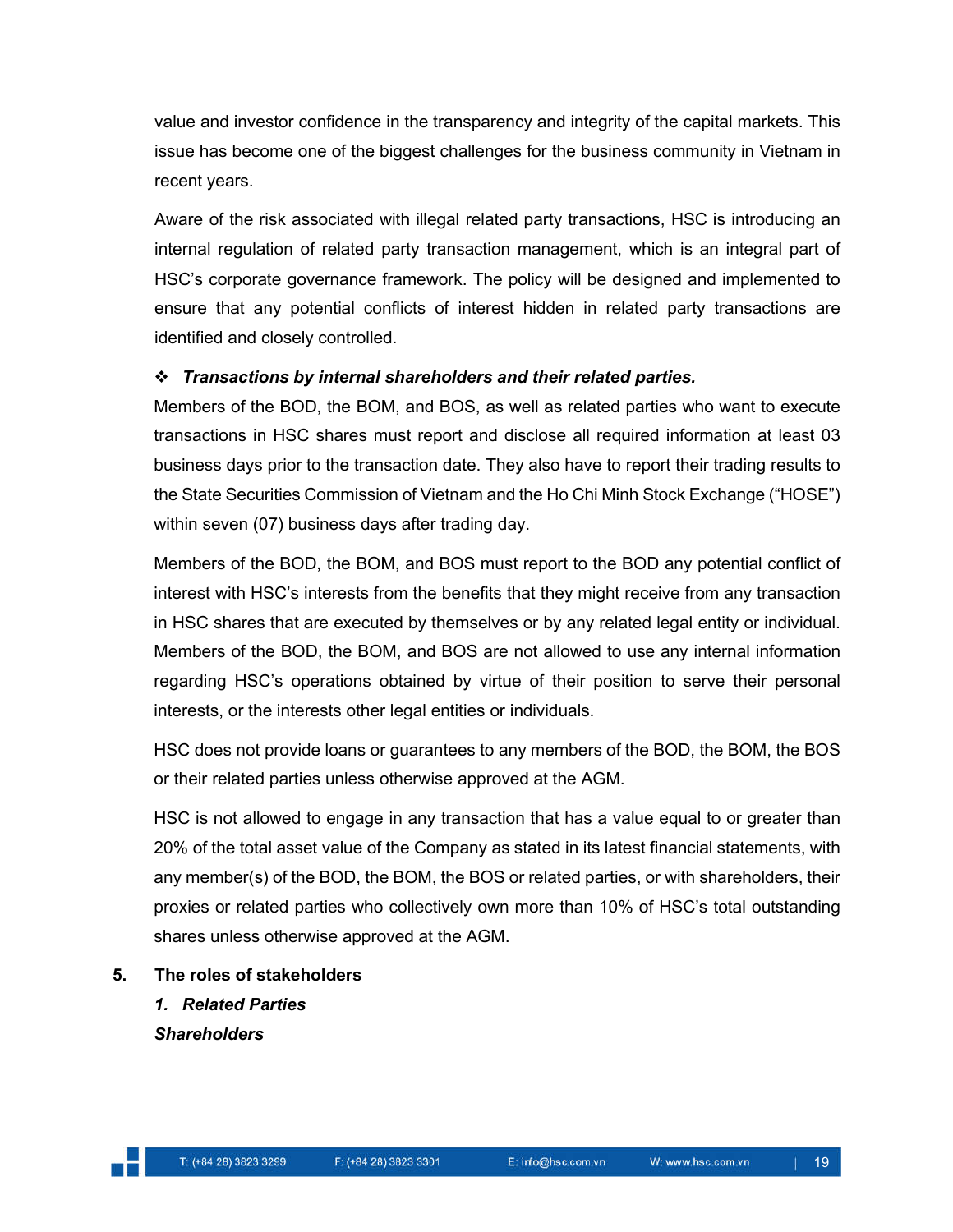HSC has always been willing to provide necessary information to our shareholders on transparent and adequate manners. Furthermore, in our principle of equality, there is no discrimination amongst major shareholders, strategic shareholders or minor shareholders.

All necessary information on HSC's operations and performance such as the quarterly, semiannual, and annual performance results, as well as our business plans, are provided to all shareholders. The social distance caused by Covid-19 pandemic did not affected the Company's information disclosure progress as HSC has adopted online platforms to regularly approach and deliver information of business performance to its shareholders.

#### *Investors*

The Covid-19 pandemic has changed profoundly the way in which investors invest. Particularly, more investors prefer investment products and services that are available online. The change in investor preference underscores the importance of digital transformation to success of securities companies.

As a pioneer in the Vietnamese capital market, digitalization continues to be our focus in future. We have invested in a new digital platform which offers clients a lot more advanced functions such as online account opening, money transfer and portfolio management than the current one.

#### *Employees*

A strong and diverse source of human capital is pivotal for HSC's success. For example, as digital transformation has been an irreversible trend, sourcing a highly-skilled team to lead and execute digitization initiatives is critical for HSC's success in the digital transformation journey.

As we deeply care about our employee personal development, training and developing human resources are our key focus. We have been developing a flexible learning culture which encourages employees to learn new knowledge and skills to help them adapt new changes. Accordingly, in 2020, we launched the digital learning platform - HSC E-learning Centre - which provides comprehensive learning courses on legal, leadership, communication and soft skills online with flexibility in time and location. The platform transforms the way our people access to learning courses and enhances their learning experience.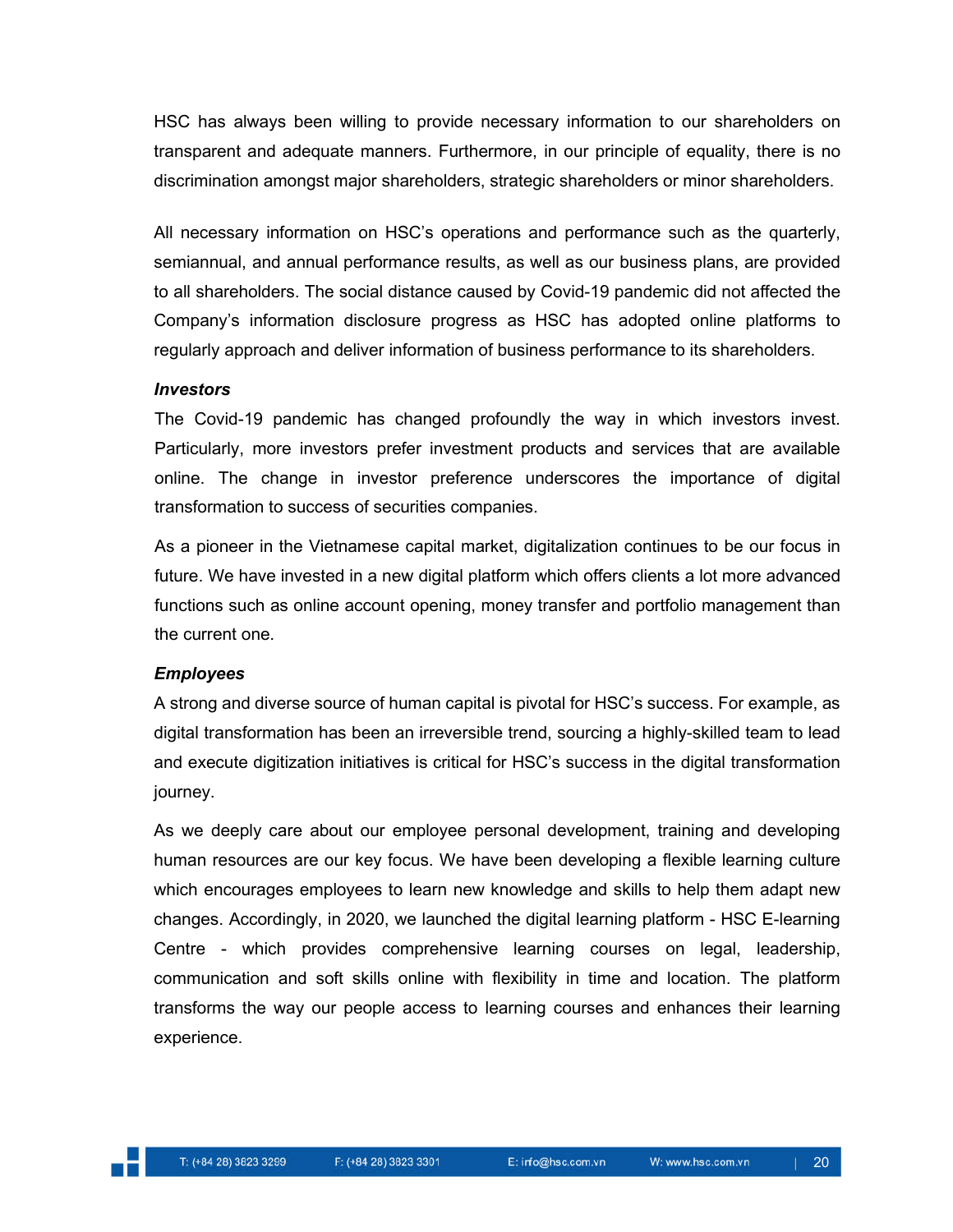#### **Community**

The sense of shared community has been built and promoted throughout the Company's history since its early days. At the corporate level, HSC is committed to contribute to the development of Vietnam by creating jobs and paying taxes. At the same time, there have also been volunteer activities, sharing and helping the less privileged and disadvantaged groups of people. This has become a moral tradition at HSC.

HSC endeavors to implement initiatives that have long lasting impact on communities where HSC is located. HSC is dedicated to contributing to all aspects of community development. Community development is at the core of CSR where HSC believes will be an essential component for long term success.

# *Environment*

Contributing to the development of the capital markets in Vietnam has been one of the most important targets in the development of HSC.

With a spirit of enthusiasm and a willingness to impart experience and try to learn advanced knowledge, HSC has not only contributed to the market shaping and developing process and the nurturing the international investors' trust but also created its own opportunities to seek and approach potential investors.

Moreover, HSC is also an active member of associations and organizations in the stock market in particular and in the financial sector in general. The participation in the Vietnam Securities Trading Association (VASB), Vietnam Bond Market Association (VBMA) and Vietnam CEO Club, also helps us understand more about the markets and allows us to contribute to develop the markets.

# *2. Auditors*

HSC is committed to select one of the Big 4 Audit Firms in Vietnam for the interim and annual statutory audit of its financial statements. The selected auditor must be approved by the State Securities Commission of Vietnam to provide the statutory auditing services to listed companies and securities companies in Vietnam.

# *PricewaterhouseCoopers (PwC) Vietnam Limited*

PricewaterhouseCoopers (PwC) Vietnam Limited is the external auditor of HSC in three years consecutively.

- The review of the interim financial statements
- The review of the interim Liquidity Ratio Report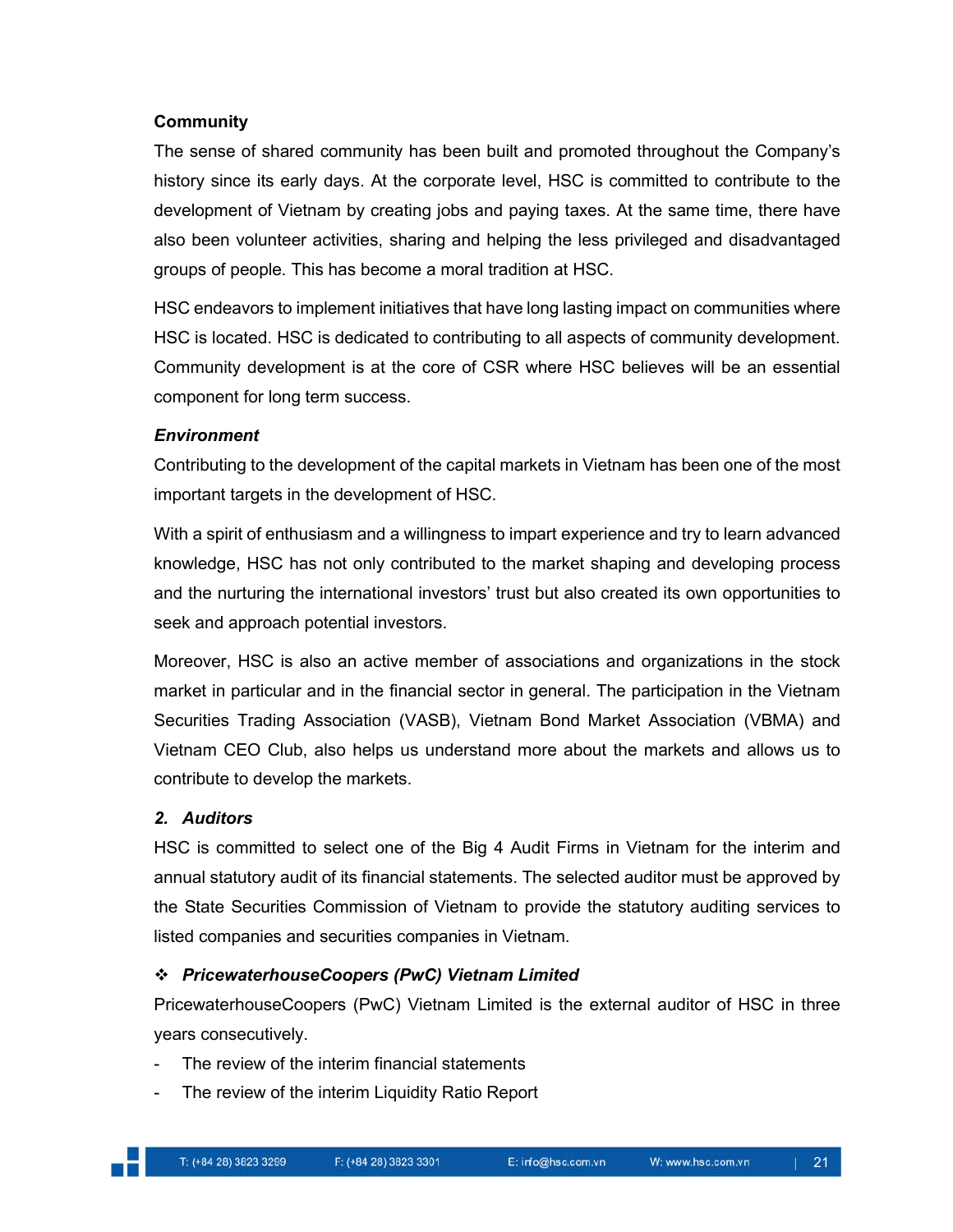- The audit the year-end financial statements
- The audit of the year end Liquidity Ratio Report; and
- The special audit of HSC's year-end financial information, which was prepared in accordance with the International Financial Reporting Standards (IFRS)

The 2020 audit fee amounted to VND957,000,000 (Nine hundred and fifty-seven million Vietnamese Dong)

# *KPMG Vietnam Limited*

KPMG Vietnam Ltd provided internal audit services to HSC in 2020.

The audit service fee was VND1,081,176,250 (One billion eighty-one million one hundred seventy-six thousand and two hundred fifty Vietnamese Dong)

# *3. Contact for Media Inquiries*

Currently, the only point of contact for media inquiries to HSC is the Communications Department. Any questions from stakeholders will be forwarded to the relevant department head. Their responses will be sent to the Communications Department which shall represent HSC in responding by phone or email.

#### *4. Information disclosure*

# *Policy and the implementation of information disclosure*

The information disclosure framework at HSC has been developed and implemented in compliance with corporate governance policies. Information disclosure must be in accordance with the following fundamental principles:

- The disclosed information should be accurate, complete, clear and must be disclosed within the agreed time frame.
- The disclosed information must comply strictly with current statutory regulations
- All stakeholders have the right to access the disclosed information
- Information that may have a significant impact on HSC's share price, or possibly influence investor decisions, affect shareholder rights, or may cause a serious event that may adversely affect the legitimate interests of investors, should be disclosed in timely manner, and shall be disclosed in HSC's official website, to the Ho Chi Minh City Stock Exchange (HOSE) and to the State Securities Commission (SSC).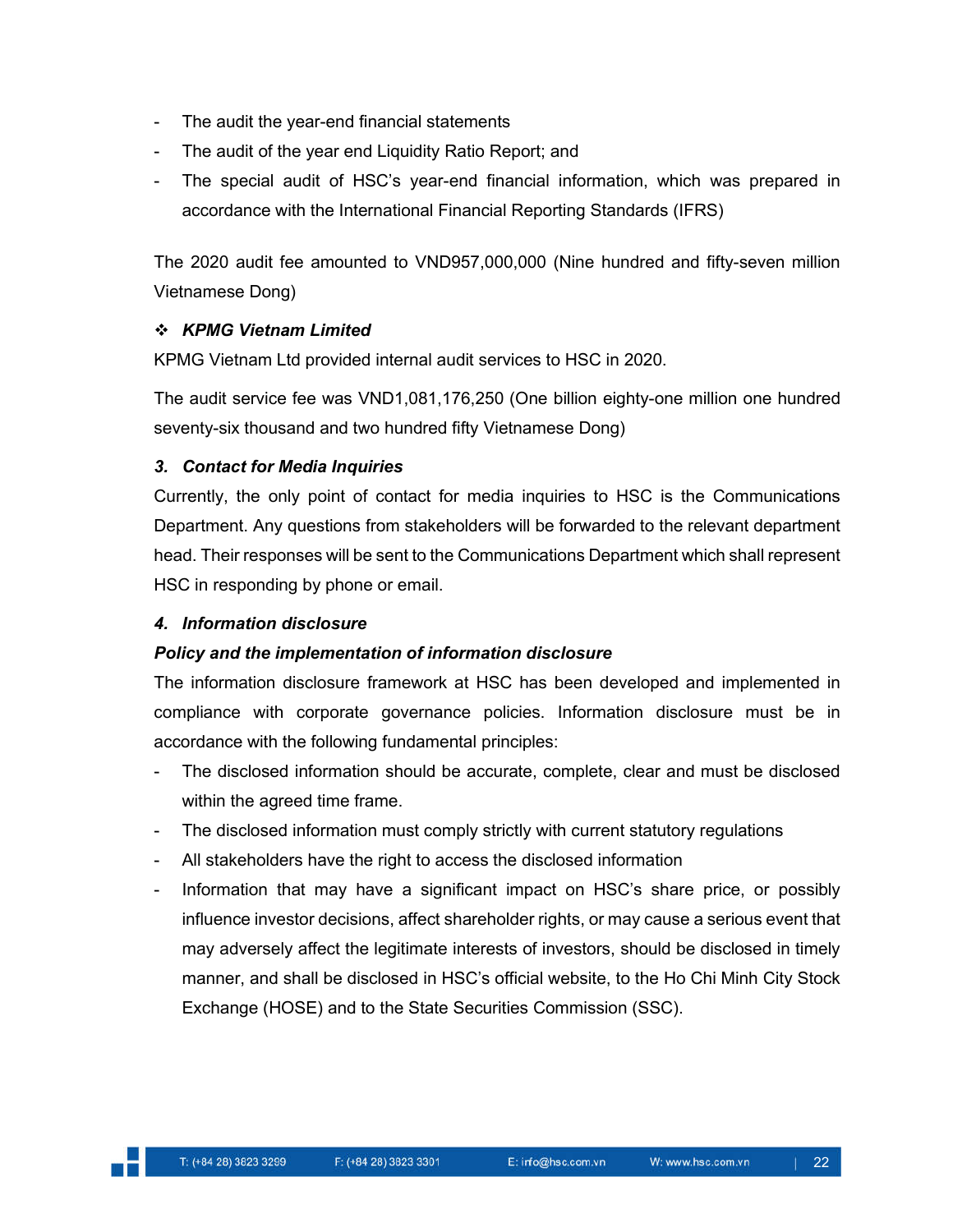# **6. Transactions, Remuneration and Benefits of Members of the BOD, BOM, and BOS**

#### *1. Share trading transactions of internal shareholders and related parties*

In 2020, HSC announced HCM share transactions undertaken by members of the BOD and related organizations on the HCM City Stock Exchange to the authorities within three working days. Under current regulations, they were reported as follows:

| Name                                                                                           | <b>Number of shares</b><br><b>Relationship</b><br>with internal<br>owned initially<br>shareholders            |                            |            |                            | <b>Number of shares</b><br>owned<br>at the end period | <b>Reasons for</b><br>increase,<br>decrease                                                                                                                                           |
|------------------------------------------------------------------------------------------------|---------------------------------------------------------------------------------------------------------------|----------------------------|------------|----------------------------|-------------------------------------------------------|---------------------------------------------------------------------------------------------------------------------------------------------------------------------------------------|
|                                                                                                |                                                                                                               | <b>Number</b><br>of shares | Percentage | <b>Number</b><br>of shares | Percentage                                            |                                                                                                                                                                                       |
| Hochiminh<br><b>City Finance</b><br>and<br>Investment<br>state –<br>owned<br>Company<br>(HFIC) | Company<br>related to Lam<br>Hoai Anh and<br>Le Thang Can<br>– Members of<br>the Board of<br><b>Directors</b> | 87,500,000                 | 28.61%     | 87,500,000                 | 28.61%                                                | Registered to sell<br>10,000,000 shares<br>during 09/01/2020<br>to 07/02/2020. The<br>transactions were<br>not executed as<br>market prices were<br>not aligned with<br>expectations. |
| Synergy<br>Company<br>Limited                                                                  | Company<br>related to<br>Pham Nghiem<br>Xuan Bac-<br>Member of the<br>Board of<br><b>Directors</b>            | 841,030                    | 0,28       | 841,030                    | 0.28%                                                 | Registered to sell<br>200,000 shares<br>during 23/03/2020<br>to 21/04/2020. The<br>transactions were<br>not executed as<br>market prices were<br>not aligned with<br>expectations.    |
| Pham<br>Nghiem Xuan<br>Bac                                                                     | Member of the<br>Board of<br><b>Directors</b>                                                                 | 560,000                    | 0.18%      | 560,000                    | 0.18%                                                 | Registered to sell<br>200,000 shares<br>during 23/03/2020<br>to 21/04/2020. The<br>transactions were<br>not executed as<br>market prices were<br>not aligned with<br>expectations.    |
| Hochiminh<br><b>City Finance</b><br>and<br>Investment<br>state –<br>owned<br>Company<br>(HFIC) | Company<br>related to Lam<br>Hoai Anh and<br>Le Thang Can<br>– Members of<br>the Board of<br><b>Directors</b> | 87,500,000                 | 28.61%     | 87,500,000                 | 28.61%                                                | Registered to sell<br>25,000,000 shares<br>during 13/11/2020<br>to 27/11/2020. The<br>transactions were<br>not executed as<br>market prices were<br>not aligned with<br>expectations. |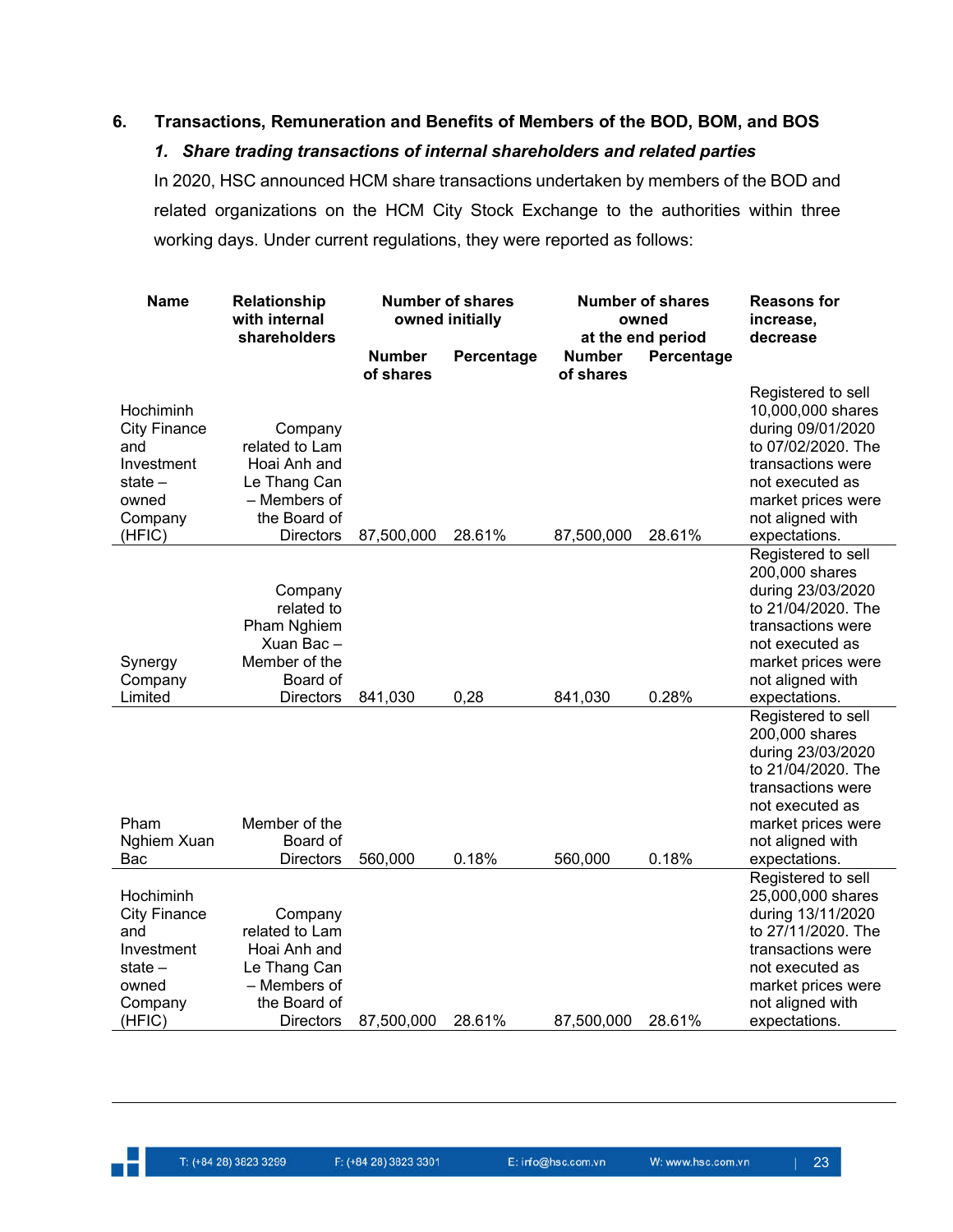| <b>Name</b>                                                                                      | Relationship<br>with internal<br>shareholders                                                                 |                            | <b>Number of shares</b><br>owned initially |                            | <b>Number of shares</b><br>owned<br>at the end period | <b>Reasons for</b><br>increase,<br>decrease                                                                                                                                                |
|--------------------------------------------------------------------------------------------------|---------------------------------------------------------------------------------------------------------------|----------------------------|--------------------------------------------|----------------------------|-------------------------------------------------------|--------------------------------------------------------------------------------------------------------------------------------------------------------------------------------------------|
|                                                                                                  |                                                                                                               | <b>Number</b><br>of shares | Percentage                                 | <b>Number</b><br>of shares | Percentage                                            |                                                                                                                                                                                            |
| Synergy<br>Company<br>Limited                                                                    | Company<br>related to<br>Pham Nghiem<br>Xuan Bac-<br>Member of the<br>Board of<br><b>Directors</b>            | 841,030                    | 0,28                                       | 841,030                    | 0.28%                                                 | Registered to sell<br>200,000 shares<br>during 16/11/2020<br>to 15/12/2020.<br>There were only<br>150,000 shares<br>executed as market<br>prices were not<br>aligned with<br>expectations. |
| Pham<br>Nghiem Xuan                                                                              | Member of the<br>Board of                                                                                     |                            |                                            |                            |                                                       | Registered to sell<br>160,000 shares<br>during 16/11/2020<br>to 15/12/2020.<br>There were only<br>100,000 shares<br>executed as market<br>prices were not<br>aligned with                  |
| Bac                                                                                              | <b>Directors</b>                                                                                              | 560,000                    | 0.18%                                      | 560,000                    | 0.18%                                                 | expectations.<br>Registered to sell                                                                                                                                                        |
| Hochiminh<br><b>City Finance</b><br>and<br>Investment<br>state $-$<br>owned<br>Company<br>(HFIC) | Company<br>related to Lam<br>Hoai Anh and<br>Le Thang Can<br>- Members of<br>the Board of<br><b>Directors</b> | 87,500,000                 | 28.61%                                     | 87,500,000                 | 28.61%                                                | 25,000,000 shares<br>during 03/12/2020<br>to 25/12/2020.<br>There were only<br>14,524,820 shares<br>executed as market<br>prices were not<br>aligned with<br>expectations.                 |
| Synergy<br>Company<br>Limited                                                                    | Company<br>related to<br>Pham Nghiem<br>Xuan Bac-<br>Member of the<br>Board of<br><b>Directors</b>            | 691,030                    | 0.23%                                      | 500,030                    | 0.16%                                                 | Registered to sell<br>200,000 shares<br>during 16/11/2020<br>to 15/12/2020. The<br>transactions were<br>not executed as<br>market prices were<br>not aligned with<br>expectations.         |
| Phi Thuyen<br>Investment<br>Company<br>Limited                                                   | Company<br>related to<br>Pham Nghiem<br>Xuan Bac-<br>Member of the<br>Board of<br><b>Directors</b>            |                            |                                            |                            |                                                       | Registered to buy<br>350,000 shares<br>during 25/12/2020<br>to 22/01/2021. The<br>transactions were<br>not executed as<br>market prices were<br>not aligned with<br>expectations.          |

n E